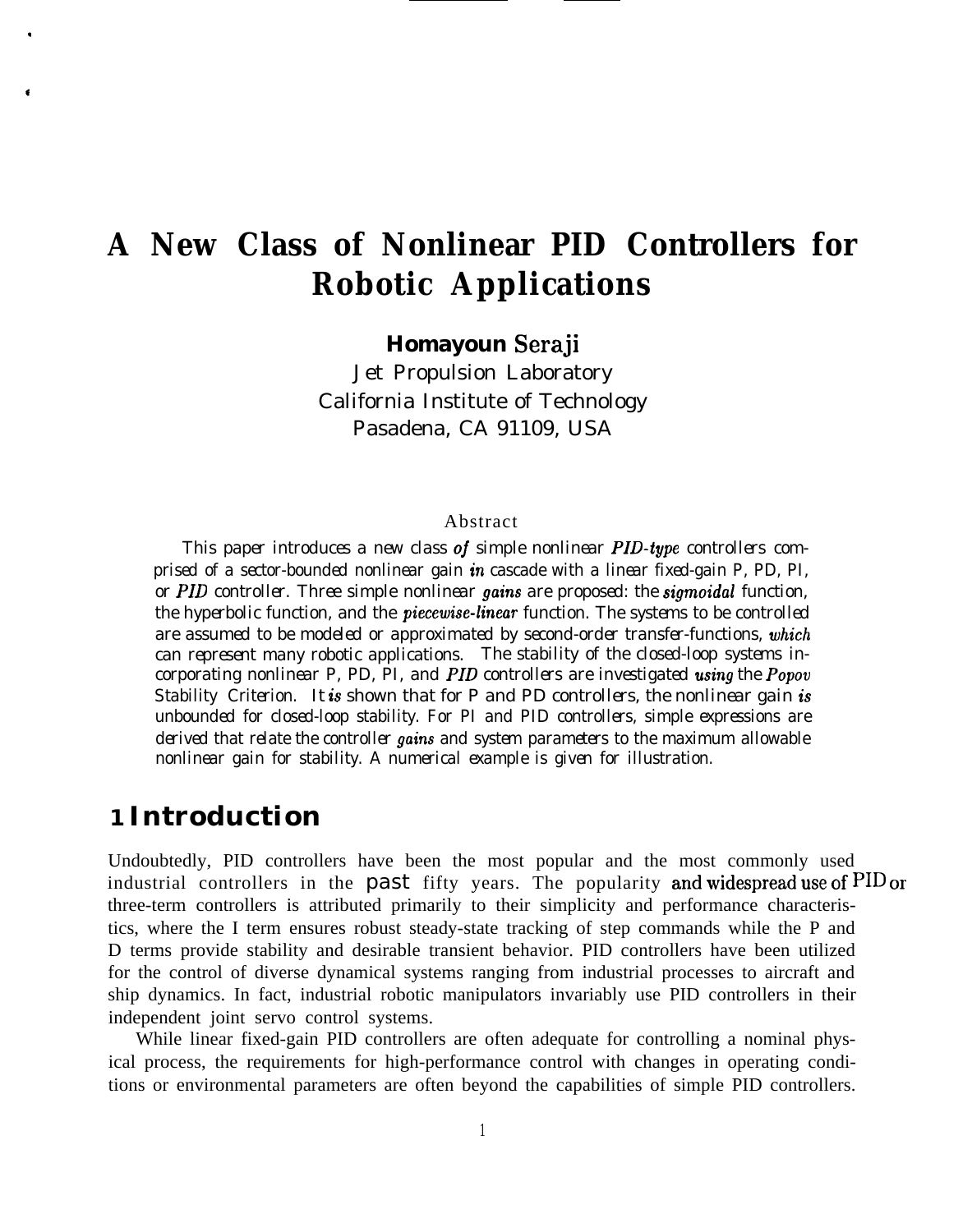For instance, when a robotic arm is, contacting a reaction surface with a known stiffness coefficient, a linear fixed-gain PID controller can be designed to achieve a desirable force response with zero steady-state error, low overshoot, and rapid rise time. However, the same controller typically exhibits a sluggish response in contact with softer surfaces, and becomes unstable when contacting harder surfaces. In other words, because the stiffness coefficients of different reaction surfaces can differ substantially, a fixed-gain PID controller design based on a nominal surface stiffness leads to a non-uniform dynamic performance and often instability. This problem can be alleviated, to a large extent, by employing nonlinear elements in the PID control scheme. These elements can compensate for stiffness variations and yield stable and uniform responses. Even when the reaction surface stiffness is constant and known, a nonlinear PID controller can result in superior command tracking and disturbance rejection performances compared to linear fixed-gain PID controllers, as demonstrated in a recent paper on a nonlinear PD controller for robot contact control [1].

This paper presents a simple enhancement to the conventional PID controller by incorporating a nonlinear gain in cascade with a linear fixed-gain PID controller. This enhancement enables the controller to *adapt* its response based on the performance of the closed-loop control system. When the error between the commanded and actual values of the controlled variable is large, the gain amplifies the error substantially to generate a large corrective action to drive the system output to its goal rapidly. As the error diminishes, the gain is automatically reduced to prevent large overshoots in the response. Because of this automatic gain adjustment, the nonlinear PID controller enjoys the advantage of high initial gain to obtain a fast response, followed by a low gain to prevent large overshoots.

The paper is structured as follows. The problem is stated in Section *2.* Absolute stability of the closed-loop systems incorporating nonlinear P, PD, PI, and PID controllers are investigated in Sections 3–6. A numerical example is given in Section 7 for illustartion. Finally, conclusions drawn from this work are presented in Section 8.

## **2 Problem Statement**

.

In this section, we describe the system under control and discuss its performance using a nonlinear PID controller.

#### 2.1 **System Description**

In many robotic applications, the dynamics of the system to be controlled can be adequately modeled by a second-order differential equation. Even when the system dynamics is of higher order, the response of the system is often largely dependent on the location of a pair of *dominant complez poles,* which can be embodied in a second-order model [2]. Examples of such robotic systems are: joint servo dynamics, arm Cartesian dynamics, force control, and compliance/impedance control. In these systems, the second-order transfer-function relating the system output  $y(t)$  to the control input  $u(t)$  is given by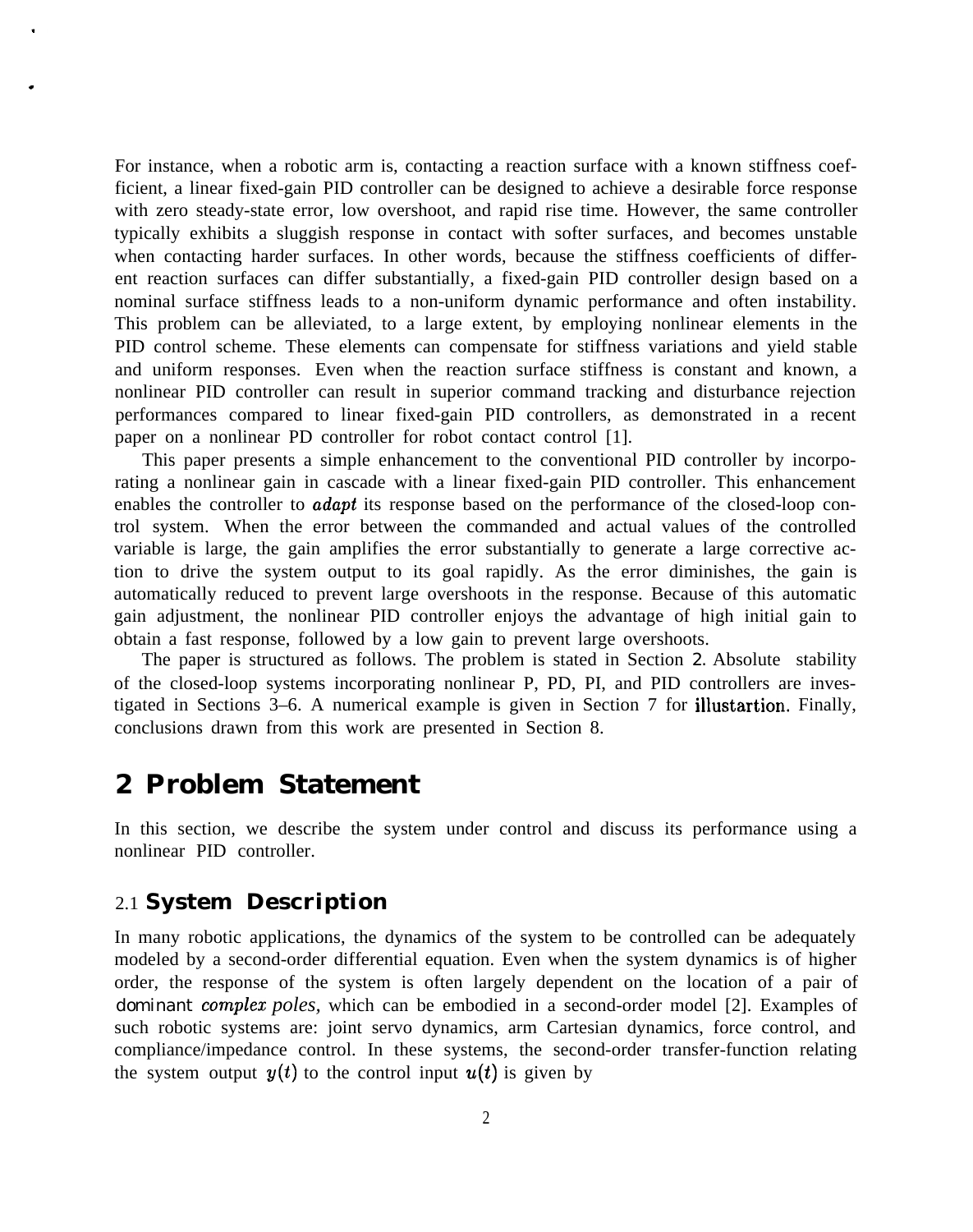G(s) = 
$$
\frac{y(s)}{u(s^2 + 2\xi\omega_n s + \omega_n^2} = \frac{c}{s^2 + as + b}
$$
 (1)

where  $\xi, \omega_n$ , and k denote, respectively, the damping ratio, natural frequency, and DC gain of the system,  $a = 2\xi \omega_n$ ,  $b = \omega_n^2$ , and  $c = \omega_n^2 k$ .

The new class of controllers presented in this paper consists of a nonlinear gain *k* in cascade with a linear fixed-gain PID-type controller  $K(s) = k_p + \frac{k_i}{s} + k_d s$ , where  $k_p, k_s$  and  $k<sub>d</sub>$  are the positive or zero constant proportional, integral, and derivative gains, respectively. The nonlinear gain *k* acts on the error  $e(t) = y_r(t) - y(t)$  between the actual output  $y(t)$ and the desired output y,(t), and produces the "scaled" error  $f(t) = k(e)$  *.e(t)*, where  $k(e)$ denotes a function of e. The scaled error  $f(t)$  is then inputted to the PID controller K(s) which generates the control action  $u(s) = K(s)$  f(s) to drive the system, as shown in Figure la. Three choices for the nonlinear gain *k* are discussed next.

#### 2.2 **Nonlinear Gains**

The gain *k* can represent *any* general nonlinear function which is bounded in the sector  $0 < k < k_{max}$ . The input-output characteristics of the sector-bounded nonlinear gain *k* is depicted in Figure 1b; showing that the output f lies within the shaded sector  $0 < f < k_{max}.e$ . There is a broad range of options available for the nonlinear gain *k.* Here, we propose three examples of such functions. The first proposed nonlinear gain *k as* a function of the error e is the smooth *sigmoidal* function

$$
k = k_o + k_1 \frac{2}{\sqrt{1 + exp(-k_2 e)}} - 1 \tag{2}
$$

where  $k_0$ ,  $k_p$  and  $k_2$  are user-defined positive constants. The gain k is lower-bounded by  $k_{min} = k_o - k_1$  when  $e = -00$ , is upper-bounded by  $k_{max} = k_o + k_i$  when  $e = +\infty$ , that is  $k_{min} < k < k_{max}$ , and furthermore  $k = k$ . when  $e = 0$ . Thus  $k_o$  defines the *central value* of *k, k<sub>l</sub>* determines the *range* of *variation* of  $k(= k_{max} - k_{min} = 2k_1)$  with  $k_1 \le k_0$  to ensure  $k > 0$ , while *k*<sub>2</sub> specifies the *rate of variation* of *k*. Figure 2a shows a typical variation of *k* as a function of e when  $k<sub>a</sub>=2$ ,  $k<sub>1</sub>=1$ , and  $k<sub>z</sub>=0.5$ , and shows that *k* has an 'S-shaped" curve. Notice that using equation (2), the nonlinear gain k has equal excursions of  $\pm k_1$  for positive and negative error e. When unequal  $\pm$  excursions of k are required, the error e in equation (2) is replaced by the shifted error  $e + A$ , where A is a user-specified constant. When A  $>0$ , the plot of *k* versus e from equation (2) is shifted to the left by the amount A, and the excursion of  $k$  for negative e is larger than that for positive e. Likewise, when  $A < 0$ , the plot is shifted to the right by A, and the excursion of *k* for positive e is larger than that for negative e. Thus, by a judicious choice of A, we can attain the desired unequal excursions of *k* for  $\pm e$ .

The second proposed choice for the gain *k as* a function of the error e is the *hyperbolic* function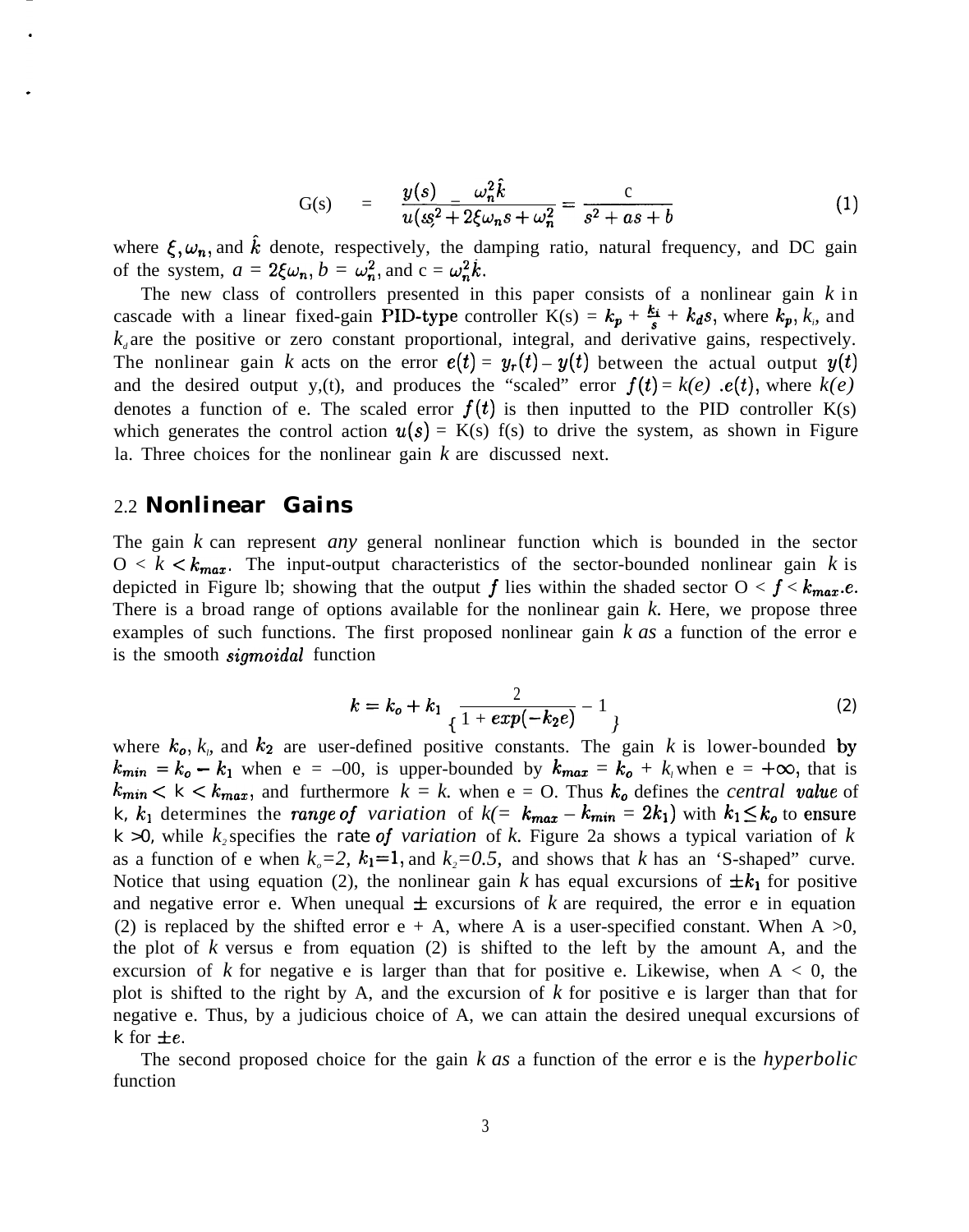$$
k = k_0 + k \left\{ 1 - \frac{2}{exp(k_2 e) + exp(-k_2 e)} \right\}
$$
 (3)

$$
= k_o + k_1 \{1 - sech(k_2 e)\}\tag{4}
$$

where  $k_0, k_1$ , and  $k_2$  are user-defined positive constants. The gain k is now upper-bounded by  $k_{max} = k_o + k_1$  when  $e = \pm \infty$ , and lower-bounded by  $k_{min} = k_o$  when  $e = 0$ . Thus  $k_o$  defines the minimum *value,*  $k_1$  denotes the *range of variation*, and  $k_2$  specifies the *rate of variation* of *k*. Figure 2b shows a typical variation of *k* versus e when  $k_0=1$ , k<sub>i</sub>=l, and  $k_2=0.5$ . It is seen that *k* is an "inverted bell-shaped" curve, and is an even function of e, that is  $k(-e) = k(e)$ . This class of nonlinear gains is applicable when *k* is required to be a function of the error magnitude |e|.

The third class of nonlinear gains that can be used are *piecewise-linear* functions. For example, *k* can be chosen as a bounded **piecewise-linear** function of e as

$$
k = \begin{cases} k_{max} & \text{for } e \ge e_{max} \\ k_o + k_1 e \text{ for } O < e < e_{max} \\ k_o + k_2 e \text{ for } e_{min} < e < 0 \\ k_{min} & \text{for } e \le e_{min} \end{cases} \tag{5}
$$

where *k*. is the central value (for e = O),  $k_i$  and  $k_2$  are the slopes for  $\pm e$ , and  $(k_{max}, e_{max})$  and  $(k_{min}, e_{min})$  are the upper and lower bounds, respectively. A typical variation of *k* versus e is shown in Figure 2c for  $k_{max} = 5, k_{min} = 1, k_0 = 2, k_1 = 0.5, k_2 = 1, e_{max} = 6$ , and  $e_{min} = -1$ . In the special case when  $k_{min} = k_o = k_2 = 0$  and  $e_{min} = 0$ , we obtain  $k = 0$  for  $e \leq 0$ ,  $k = k_1 e$ for  $0 < e < e_{max}$ , and  $k = k_{max}$  for  $e \ge e_{max}$ . This type of nonlinear gain is used in a robot collision avoidance control system [3].

#### 2.3 **System Performance**

.

.

The motivation for using the nonlinear gain *k* is now discussed qualitatively. Consider the closed-loop control system shown in Figure la. When *k* is a constant, the linear PID controller gains can be chosen such that for a step command input, the closed-loop system exhibits either an oscillatory fast response with overshoot or a monotonic slow response with no overshoot. In other words, the linear PID controller is incapable of accomplishing the two contradictory requirements of a fast response and no overshoot simultaneously. On the other hand, when the gain  $k$  is a nonlinear function of the error  $e$ , such as the **sigmoidal** function defined earlier, initially the error e between the command  $y_r$  and the output y is large, hence the gain k will be large, producing a fast response. As time proceeds and the error e is diminished, the gain *k* will be reduced automatically. When the output y overshoots the command  $y_r$ , the gain *k* is reduced even further, thus inhibiting further overshoot. Therefore, the automatic adjustment of the gain *k* as a function of the error e can produce a fast response with a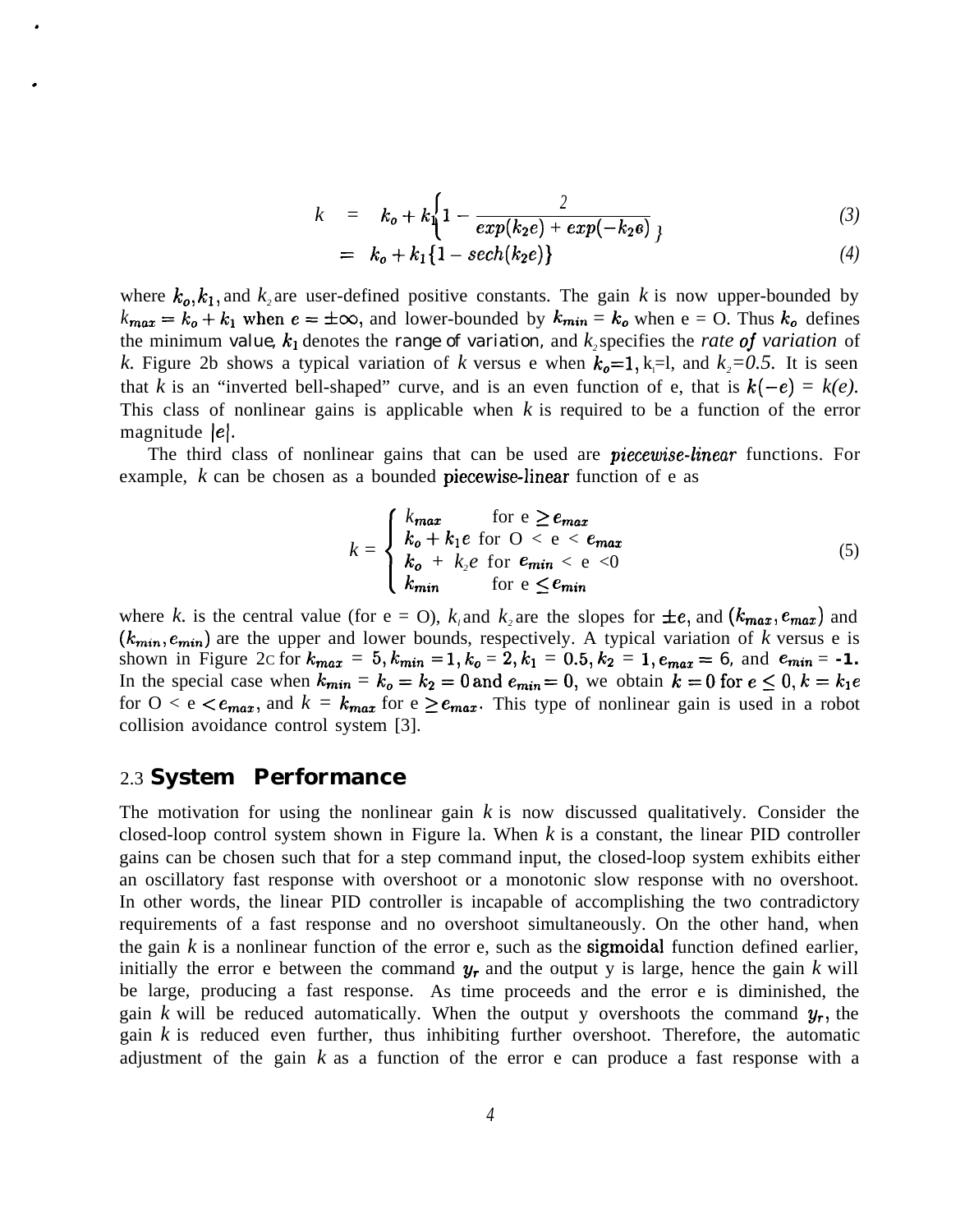small overshoot, a behavior that is unattainable by a linear fixed-gain PID controller. This argument can be repeated when the system is subjected to disturbance inputs, whereby the nonlinear gain enables the system to exhibit a fast non-oscillatory response.

For the sake of illustration, Matlab is used to simulate the control system shown in Figure la with the linear plant G(s) =  $\frac{25}{s^2+20s+25}$ , the fixed-gain PI controller K(s) = 5 +  $\frac{5}{s}$ , and the nonlinear gain *k*. For a constant gain of  $k = 1$ , the unit step response (at  $t = 0.1$  see) of the closed-loop system is shown in Figure 3a, indicating that the transient response is slow with the settling time of about 0.5 sec. Now, let us use the nonlinear gain *k* as a hyperbolic function of the tracking-error e, that is,  $k = 1 + 4 \left[1 - \frac{2}{exp(e) + exp(-e)}\right]$ , where *k* can now vary in the range  $1 \leq k \leq 5$  depending on the value of e. The closed-loop unit step response is shown in Figure 3b, exhibiting a fast transient response with the settling time of 0.2 sec and no overshoot. By comparing Figures 3a and 3b, it is clear that the nonlinear gain has improved the system response considerably by speeding up the transient response without causing oscillations. The variation of the gain *k* versus time is shown in Figure 3c, exhibiting a sudden rise from the initial value  $k(0) = 1$  to about 2.4 and then drop back to 1 after 0.2 sec when the steady-state is reached. This transient change in *k* is responsible for the reduction in the settling time without ensuing oscillations, and hence the improvement in the step response. Note that obtaining such a fast response using a linear PI controller yields an oscillatory behavior.

Consider now the closed-loop control system shown in Figure la with a *general* sectorbounded nonlinear gain *k* depicted in Figure lb. Because of the nonlinear nature of *k,* the stability analysis of the closed-loop system is non-trivial. We shall now present the stability analysis of the closed-loop systems with different types of nonlinear PID controllers.

# **3 Stability Analysis of Nonlinear P Controllers**

In this case, the closed-loop system employs the proportional (P) controller

$$
K(s) = k_p \tag{6}
$$

in cascade with the nonlinear gain  $k$ , where  $k_p$  is the positive constant proportional gain.

To investigate the absolute stability of the closed-loop system, we combine the linear components (1) and (6) as

$$
W(s) = G(s)K(s) = \frac{ck_p}{s^2 + as + b}
$$
\n<sup>(7)</sup>

which is a second-order transfer-function, and separate out the nonlinear element which is the gain *k.* We can now apply the Popov Stability Criterion [4, 5] to the system by examining the Popov plot of  $W(j\omega)$ , which is the plot of  $\mathcal{R}eW(j\omega)$  versus  $\omega \mathcal{I}mW(j\omega)$ , with  $\omega$  as a parameter and  $\mathcal{R}e$  and  $\mathcal{I}m$  refer to the real and imaginary parts, respectively. This plot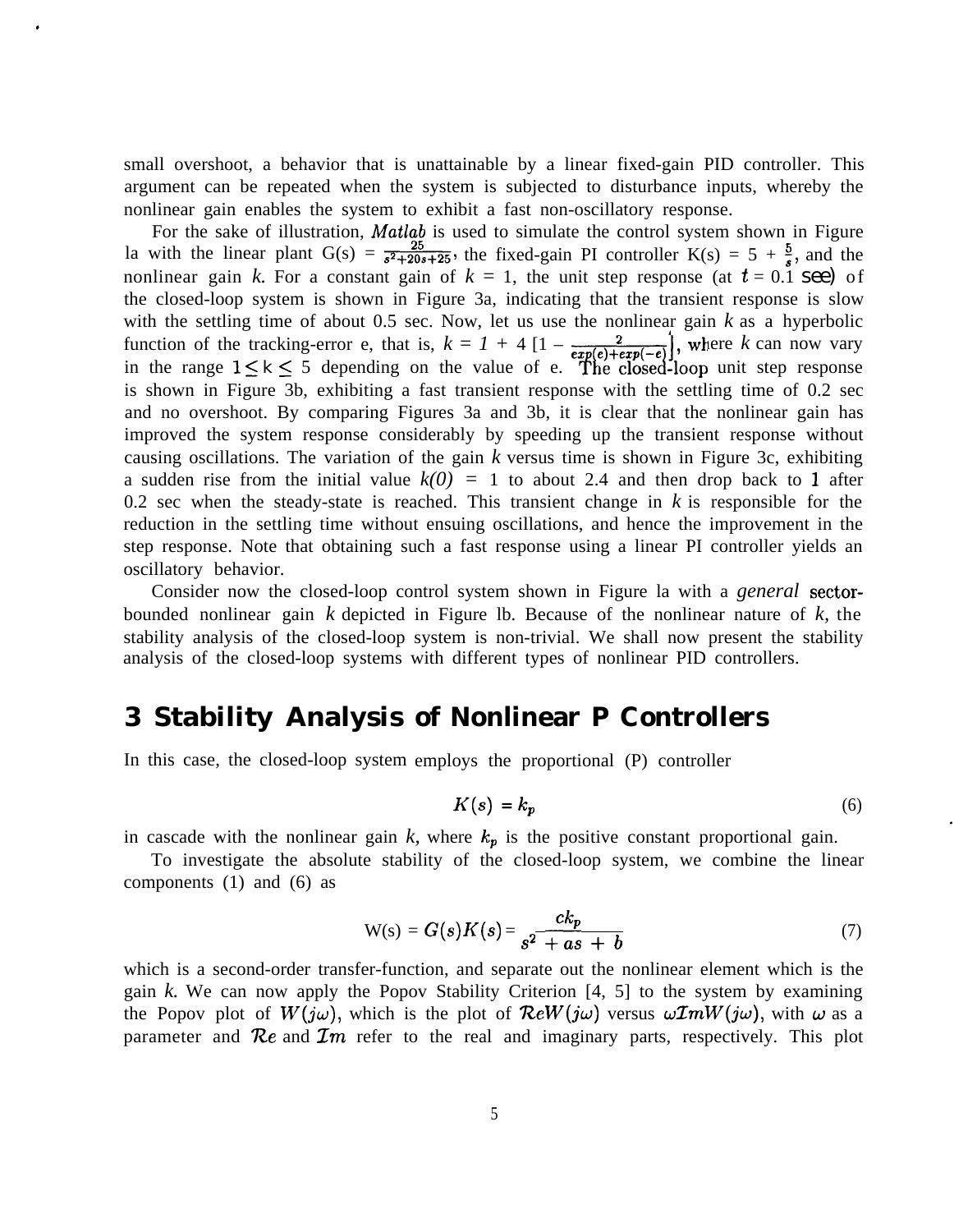reveals the range of values that the nonlinear gain  $k$  can assume while retaining closed-loop stability. The Popov Criterion can be stated graphically as follows:

"A *suficient* condition for the closed-loop system to be absolutely stable for all nonlinear gains in the sector  $0 < k < k_{max}$  is that the Popov plot of W  $(j\omega)$  lies entirely to the right of a straight-line with a non-negative slope passing through the point  $-\frac{1}{k_{max}} + j0$ ."

In order to apply the Popov Criterion to the system, we need to compute the crossing of the Popov plot of  $W(j\omega)$  with the real axis. In this case, from equation (7), we obtain

$$
\mathcal{R}eW(j\omega) = \, a^2 \omega^2 + (b - \omega^2)^2 \tag{8}
$$

$$
\omega \mathcal{I}mW(j\omega) = \frac{-ack_p\omega^2}{a^2\omega^2 + (b - \omega^2)^2}
$$
\n(9)

Thus the Popov plot of *W* (*jw*) starts at the point  $P(\frac{ck_p}{b}, O)$  for point Q(O, O) for  $w = \infty$ . A typical Popov plot for  $a = 20$ ,  $b = \infty$ in Figure 4.  $w = O$  and terminates at the  $c = 25$ , and  $k_p = 1$  is shown

From equation (9), it is seen that  $\omega \mathcal{I}mW(j\omega)$  is *always* negative for all non-zero w, that is, the Popov plot of  $W(j\omega)$  remains entirely in the third and fourth quadrants and does *not* cross the real axis. This implies that we can construct a straight-line with a non-negative slope passing through the origin such that the Popov plot is entirely to the right of this line. Therefore, according to the Popov Criterion, the range of the allowable nonlinear gain *k is* **(0,00).**

# **4 Stability Analysis of Nonlinear PD Controllers**

In this case, we employ the proportional-derivative (PD) controller

$$
K(s) = k_p + k_d s \tag{10}
$$

in cascade with the nonlinear gain  $k$ , where  $k_p$  and  $k_d$  are the positive constant proportional and derivative gains, respectively.

To investigate the absolute stability of the closed-loop system, we combine the linear components (1) and (10) as

$$
W(s) = G(s)K(s) = \frac{c(k_p + k_d s)}{s^2 + as + b}
$$
 (11)

which is a second-order transfer-function, and separate out the nonlinear element which is the gain *k.* To find out the range of values that the nonlinear gain *k* can assume while retaining closed-loop stability, we examine the Popov plot of  $W(j\omega)$ . In this case, from equation (11), we obtain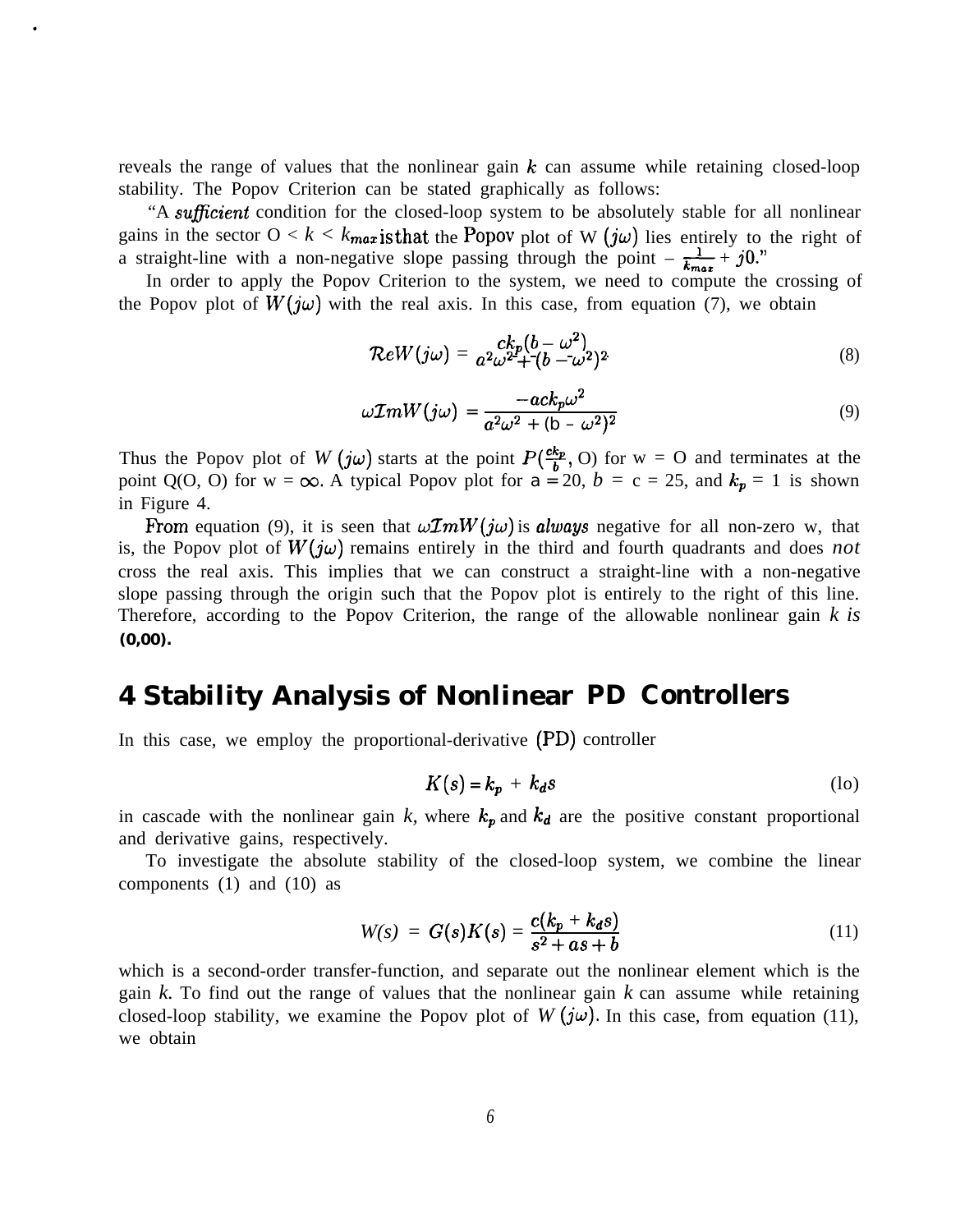$$
\mathcal{R}eW(j\omega) = \frac{c[(ak_d - k_p)\omega^2 + bk_p]}{a^2\omega^2 + (b - \omega^2)^2}
$$
\n(12)

$$
\omega \mathcal{I}mW(j\omega) = \frac{-c\omega^2[k_d\omega^2 + (ak_p^-bk_d)]}{a^2\omega^2 + (b-\omega^2)^2}
$$
 (13)

The Popov plot of  $W(j\omega)$  starts at the point  $P(\frac{ck_p}{b}, O)$  for  $w = O$  and terminates at the point  $Q(0, -ck_d)$  for  $w = \infty$ . Two cases are now possible depending on the *relative* values of  $k_p$ and *kd.*

### 4.1 **Case One:**  $bk_d \leq ak_p$

In this case, from equation (13) it is seen that  $\omega \mathcal{I}mW(j\omega)$  is *always* negative for all non-zero w, that is, the Popov plot of  $W(j\omega)$  remains entirely in the third and fourth quadrants and does not cross the real axis. Therefore, according to the Popov Criterion, the range of the allowable nonlinear gain *k* is (O, cm). A typical Popov plot for  $a = 20$ ,  $b = c = 25$ ,  $k_p = 1$ , and  $k_d$  = 0.3 is shown in Figure 5a, and confirms the above analysis.

# 4.2 Case Two:  $bk_d > ak_p$

In this case, the Popov plot of  $W(j\omega)$  crosses the real axis. The crossover frequency  $\omega_o$  is found by solving  $\omega \mathcal{I}mW(j\omega) = O$  to yield

$$
\omega_o^2 = \frac{bk_d - ak_p}{k_d} \tag{14}
$$

and the value of  $W(j\omega_o)$  is then found to be

$$
\mathcal{R}eW(j\omega_o) = \frac{ck_d}{a} \tag{15}
$$

which indicates that the Popov plot crosses the *positive* real axis in this case. The general shape of the Popov plot can be seen from a typical case shown in Figure 5b, where *a =*  $20, b=c=25, k_p=1,$  and  $k_d=1$ . It is seen that it is possible to construct a straight-line with a positive slope passing through the origin such that the Popov plot is entirely to the right of this line. Hence, from the Popov Criterion, the range of the allowable nonlinear gain *k* is (O, cm).

We conclude that in both cases, the closed-loop system is always stable under PD control with unbounded nonlinear gain *k.*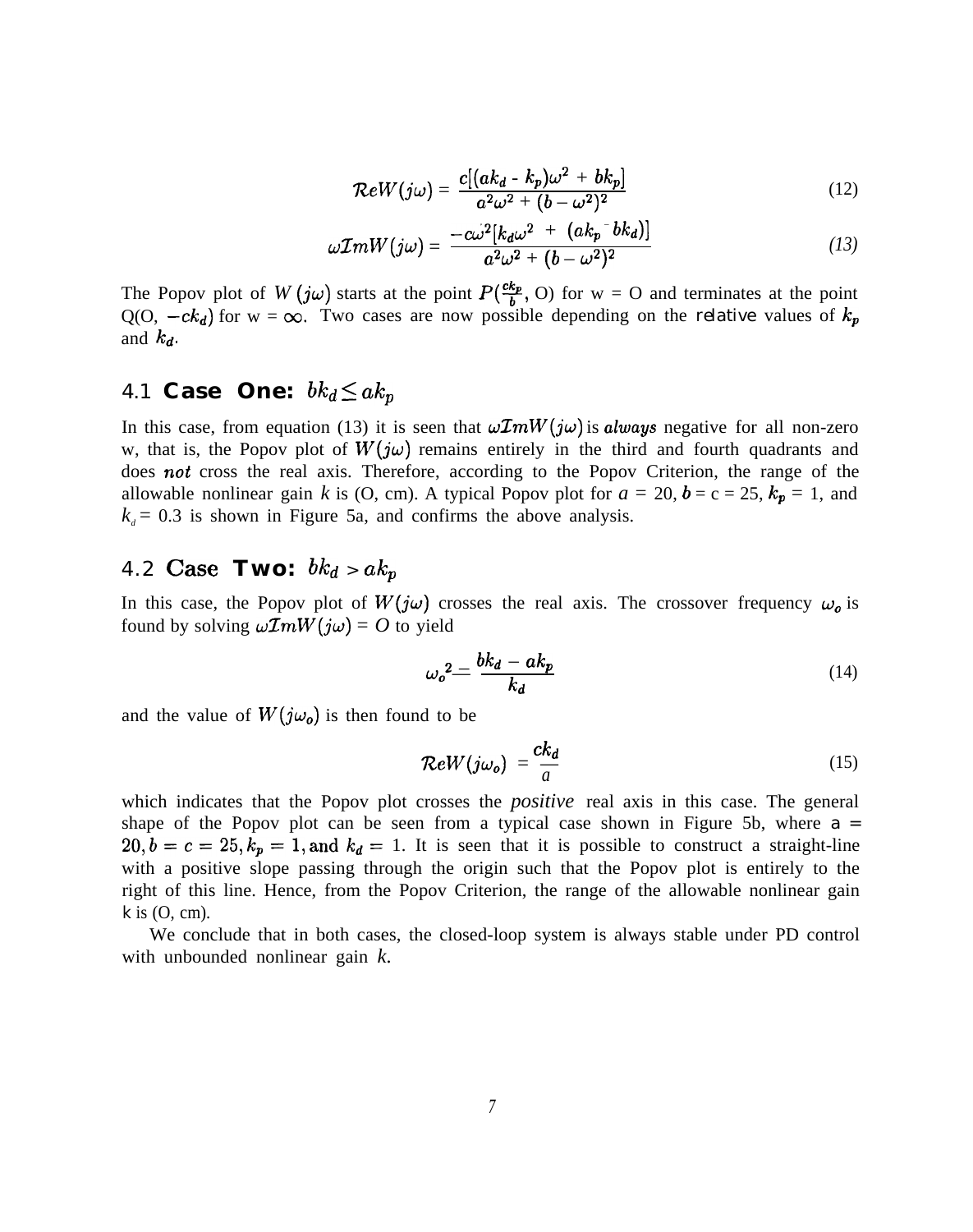# **5 Stability Analysis of Nonlinear PI Controllers**

In this case, the closed-loop system employs the proportional-integral (PI) controller

$$
K(s) = k_p + \frac{k_i}{s} \tag{16}
$$

in cascade with the nonlinear gain  $k$ , where  $k_p$  and  $k_i$  are the positive constant proportional and integral gains, respectively.

To investigate the absolute stability of the closed-loop system, we group the linear com ponents  $(1)$  and  $(16)$  as

$$
W(s) = G(s)K(s) = \frac{c(k_ps + k_i)}{s(s^2 + as + b)}
$$
(17)

which is now a third-order transfer-function, and separate out the nonlinear element which is the gain *k.* To apply the Popov Stability Criterion stated in Section 3, we examine the Popov plot of  $W(j\omega)$ . This plot reveals the range of values that the nonlinear gain k can assume while retaining closed-loop stability. For this purpose, we need to compute the crossing of the Popov plot of  $W(j\omega)$  with the real axis. In this case, from equation (17), we obtain

$$
\mathcal{R}eW(j\omega) = \frac{-c[k_p\omega^2 + (sk_i - bk_p)]}{a^2\omega^2 + (b - \omega^2)^2}
$$
(18)

$$
\omega \mathcal{I}mW(j\omega) = \frac{-c[(ak_p - k_i)\omega^2 + bk_i]}{a2w^2 + (b - W)^2}
$$
 (19)

The Popov plot of *W* (jw) starts at the point  $P(\frac{-c(a k_i - b k_p)}{b^2}, \frac{-c k_i}{b})$  for  $\omega = 0$  and ends at the point  $Q(0, 0)$  for  $w = \infty$ . Two distinct cases are now possible depending on the relative values of  $k_i$  and  $k_p$ .

## 5.1 Case One:  $k_i \leq a k_p$

In this case,  $\omega \mathcal{I}mW(j\omega)$  is *always* negative for all w, that is, the Popov plot of  $W(j\omega)$  remains entirely in the third and fourth quadrants and does *not* cross the real axis. This implies that we can construct a straight-line with a non-negative slope passing through the origin such that the Popov plot is entirely to the right of this line. Therefore, according to the Popov Criterion, the range of the allowable nonlinear gain  $k$  is  $(0, 00)$ . A typical Popov plot in this case is given in Section 7.

## 5.2 **Case** Two:  $k_i > ak_p$

In this case, the Popov plot of  $W(j\omega)$  crosses the real axis. The crossover frequency  $\omega_0$  is found by solving  $\omega \mathcal{I}mW(j\omega) = O$  to yield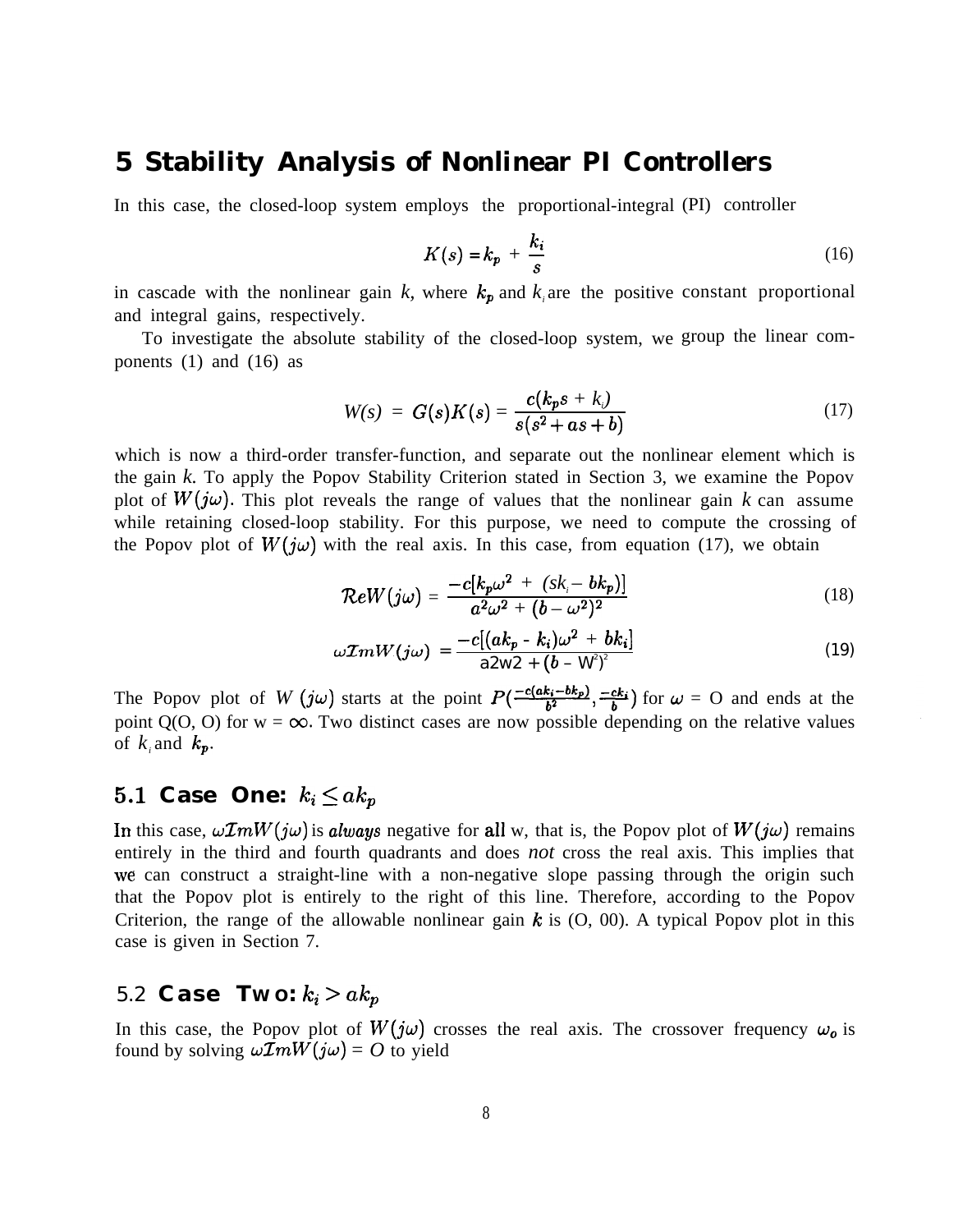$$
W^2 = \frac{bk_i}{k_i - ak_p} \tag{20}
$$

The value of  $W(j\omega)$  at the crossover is then obtained as

$$
\mathcal{R}eW(j\omega_o) = \frac{(ak_p - k_i)c}{ab} \tag{21}
$$

indicating that the Popov plot crosses the negative real axis in this case. Therefore, the *mazimum* allowable nonlinear gain is

$$
k_{m\,a\,z} - \frac{1}{\mathcal{R}eW(j\omega_o)} = (k_i - ak_p)c \tag{22}
$$

We can now construct a straight-line with anon-negative slope passing through the point  $-\frac{1}{k_{max}} + j0$  such that the Popov plot of  $W(j\omega)$  is entirely to the right of this line. Thus the range of the allowable nonlinear gain  $k$  is  $(0, k_{max})$ . A typical Popov plot in this case is given in Section 7.

*Observe* that the distinction between the above two cases is on the *relative* values of the proportional and integral gains  $k_p$  and  $k_i$  in the PI controller, and not on their absolute values. Notice that a reasonable estimate of the attenuation factor  $\boldsymbol{a}$  of the transfer-function (1) can readily be obtained experimentally from the open-loop response of the output  $y$  to the step control input *u*. Specifically, the step response has the settling time of  $t_s = \frac{5}{6\omega} = \frac{10}{a}$ to reach within the  $\pm 1\%$  tolerance band of its final value [2].

# **6 Stability Analysis of Nonlinear PID Controllers**

In this case, we employ the proportional-integral-derivative (PID) controller

$$
K(s) = k_p + \frac{k_i}{s} + k_d s \tag{23}
$$

in cascade with the nonlinear gain *k*, where  $k_p$ ,  $k_i$ , and  $k_d$  are the positive constant proportional, integral, and derivative gains, respectively.

To investigate the absolute stability of the closed-loop system, we combine the linear components (1) and (23) as

$$
W(s) = G(s)K(s) = \frac{c(k_d s^2 + k_p s + k_i)}{s(s^2 + as + b)}
$$
(24)

which is a third-order transfer-function, and separate out the nonlinear element which is the gain  $k$ . In order to assess the stability of the closed-loop system, we examine the Popov plot of  $W(j\omega)$ . This plot reveals the range of values that the nonlinear gain k can assume while retaining closed-loop stability. In this case, from equation (24), we obtain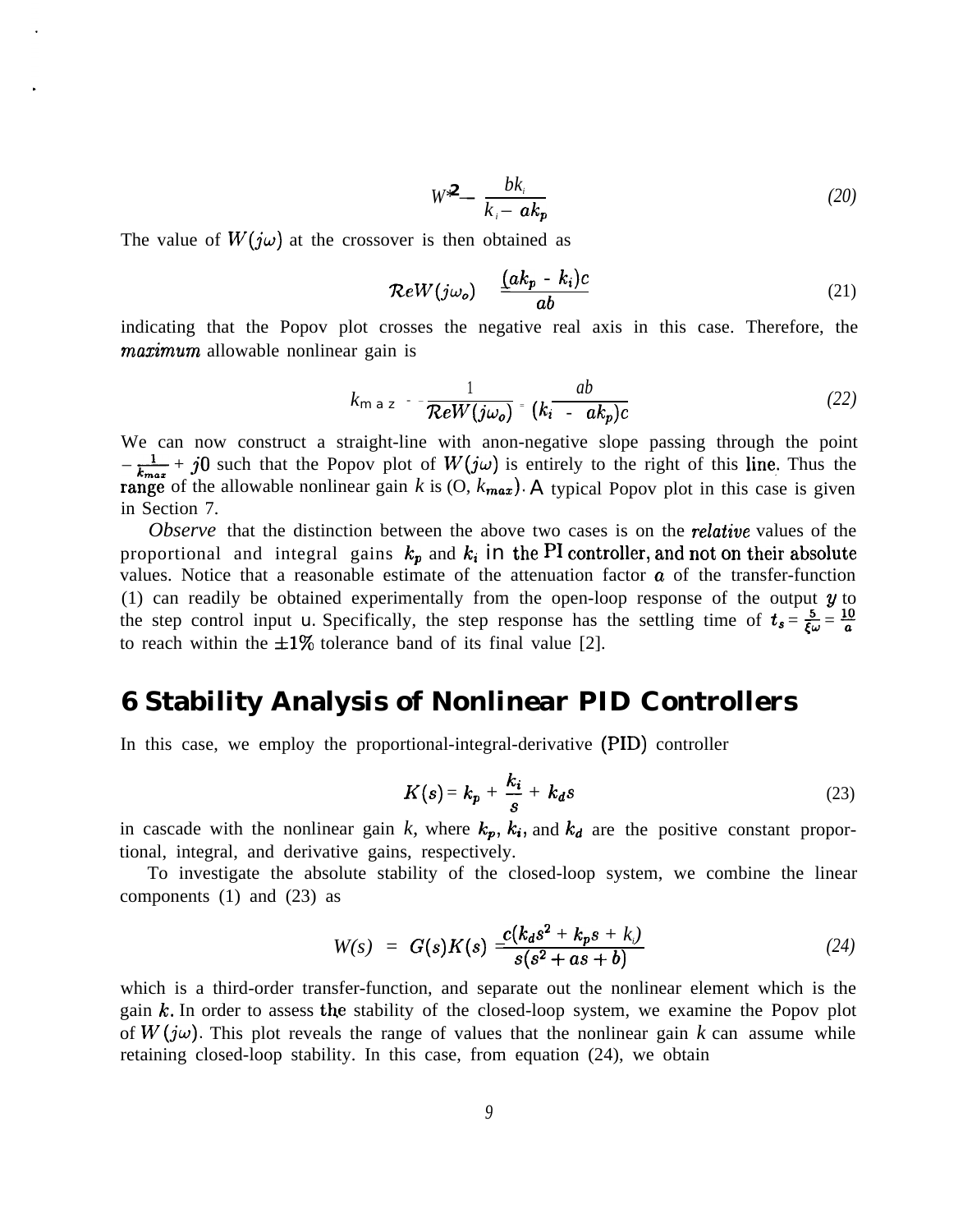$$
\mathcal{R}eW(j\omega) = \frac{-C\left[(k_p - ak_d)\omega^2 + (ak_i^{-}bk_p)\right]}{a2w^2 + (b - \omega^2)^2} \tag{25}
$$

$$
\omega \mathcal{I}mW(j\omega) = \frac{-c[k_d\omega^4 + (ak_p - bk_d - k_i)\omega^2 + bk_i]}{a^2\omega^2 + (b - \omega^2)^2}
$$
 (26)

The Popov plot of  $W(j\omega)$  starts at the point  $P(\frac{-c(a k_i - b k_p)}{b^2}, \frac{c k_i}{b})$  for w = O and ends at the point  $Q(O, -ck_d)$  for  $w = \infty$ . To apply the Popov Criterion, we need to compute the crossing of the Popov plot of  $W(j\omega)$  with the real axis. From equation (26), it is clear that when  $(ak_p - bk_d - k_i) \geq 0$  or

$$
bk_d + k_i \le ak_p \tag{27}
$$

then  $\omega \mathcal{I}mW(j\omega)$  is negative for all w, thus the Popov plot does not cross the real axis. In this case, the range of the nonlinear gain *k* for stability is (O, cm). Hence equation (27) gives a suficient, but not a necessary, condition for closed-loop stability for all values of *k.*

When  $bk_d + k_i > ak_p$ , the closed-loop system may become unstable for some values of k. These values of *k* correspond to the cases where the Popov plot crosses the real axis, that is,  $\omega \mathcal{I}mW(j\omega) = O$ . In the Appendix, the conditions under which this equation has positive real roots are found. Two distinct cases are possible depending on the *relative* values of  $k_p$ ,  $k_i$ , and  $k_d$ .

# 6.1 Case One:  $\sqrt{ak_p} > |\sqrt{bk_d} - \sqrt{k_i}|$

In this case, equation (26) cannot have positive real roots for w. Hence the Popov plot of  $W(j\omega)$  does not cross the real axis and stays entirely in the third and fourth quadrants. Therefore, according to the Popov Criterion, the range of the allowable nonlinear gain *k* is  $(0, \infty)$ . A typical Popov plot for  $a = 20$ ,  $b = c = 25$ ,  $k_p = 1$ ,  $k_i = 1$ , and  $k_d = 0.5$  is shown in Figure 6, and confirms the above analysis.

#### Case Two:  $\sqrt{ak_p} \le |\sqrt{bk_d} - \sqrt{k_i}|$  $6.2$

In this case, the Popov plot of  $W(j\omega)$  crosses the real axis. Equation (26) now has two positive real roots  $\omega_1$  and  $\omega_2$ , with WI <  $\omega_2$ , which are the two crossover frequencies. These frequencies are the roots of the following equation:

$$
k_d\omega^4 i \cdot (ak_p - bk_d - k_i)\omega^2 + bk_i = O \qquad (28)
$$

which can be factored as:

$$
(k_d\omega^2 - k_i)(\omega^2 - b) + ak_p\omega^2 = 0
$$
 (29)

The values of  $W(j\omega)$  at the two crossovers are then found from equation (25) as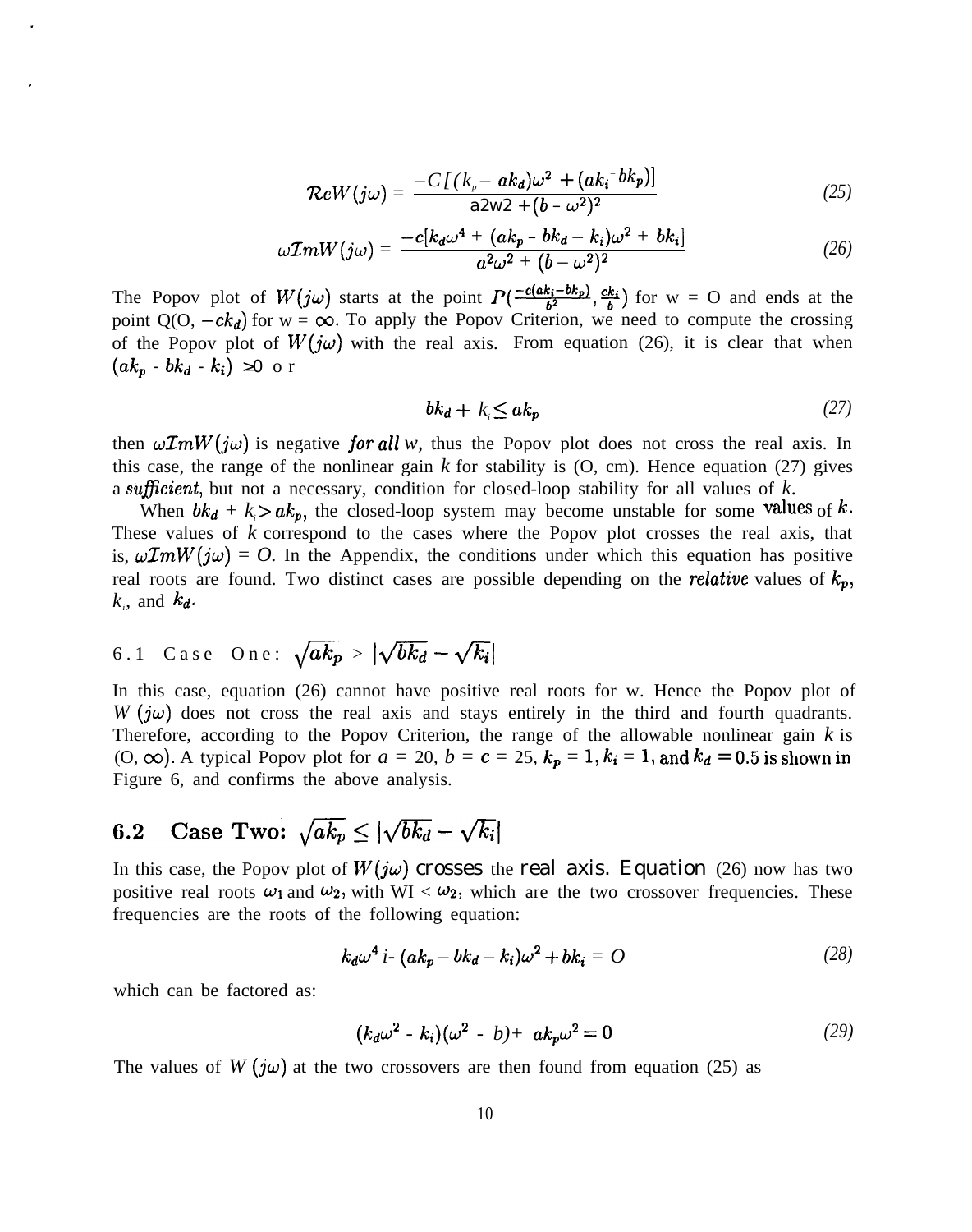$$
\mathcal{R}eW(j\omega_i) = \frac{c[a(k_d\omega_i^2 - k_i) - k_p(\omega_i^2 - \mathbf{b})]}{a^2\omega_i^2 + (b - \omega_i^2)^2}
$$
(30)

for  $i=1$ , 2. Substituting for  $(\omega_i^2 - b)$  from equation (29) into equation (30) and simplifying the result yields the surprisingly simple expression

mple expression  
\n
$$
\mathcal{R}eW(j\omega_i) = \frac{ck_n}{b - \omega_i^2}
$$
\n(31)

Now, for the Popov plot to cross the *negative* real axis, we need to find the condition under which  $b < \omega_i^2$ . Consider the polynomial

$$
g(\omega^2) = k_d \omega^4 + (ak_p - bk_d - k_i)\omega^2 + bk_i
$$
 (32)

where the plot of  $g(\omega^2)$  versus  $\omega^2$  is a parabola that crosses the  $\omega^2$ -axis at  $\omega_1^2$  and  $\omega_2^2$ . Since  $k_d > 0$ , for any value of  $\omega^2$  "inside" the parabola, the expression  $g(\omega^2)$  is negative, while for all values of  $\omega^2$  "outside" the parabola (including the origin  $\omega^2 = 0$ ), the expression  $g(\omega^2)$  is positive. For  $\omega^2 = b$ , we have  $g(b) = abk_p > 0$ , hence  $\omega^2 = b$  is located outside the parabola, that is, either  $b < \omega_1^2 < \omega_2^2$  or  $\omega_1^2 < \omega_2^2 < b$ . To find out the condition for the former case to occur, we only need to compare the location of the midpoint  $\omega_o^2 = \frac{\omega_1^2 + \omega_2^2}{2}$ -relative to *b*. In order for  $b < \omega_i^2$ , we need  $b < \omega_o^2$ . Using the sum-of-roots relationship for equation (28) yields

$$
b < -\frac{ak_p - bk_d - k_i}{2k_d} \tag{33}
$$

which simplifies to

$$
ak_p + bk_d < k_i \tag{34}
$$

We conclude that when  $\sqrt{ak_p} \le |\sqrt{bk_d} - \sqrt{k_i}|$  and  $ak_p + bk_d < k_i$ , the **Popov plot of** *W* (*jw*) crosses the *negative* real axis  $\left[ \mathcal{R}eW(j\omega_i) \leq O \right]$ , and the nonlinear gain *k* must be upper-bounded by

$$
k_{\text{max}} - \frac{1}{\mathcal{R}eW(j\omega_1)} - \frac{\omega_1^2 - b}{ck_p} \tag{35}
$$

to ensure closed-loop stability, that is,  $0 < k < k_{max}$ . Notice that since  $\omega_1^2 < \omega_0^2$ , from equation (35) the maximum nonlinear gain is bounded by

$$
k_{\text{max}} < \frac{k_i - ak_p - bk_d}{2ck_p k_d} \tag{36}
$$

A typical Popov plot in this case is given in Section 7.

by your plot in this case is given in Section 7.<br>On the other hand, when  $\sqrt{ak_p} \le |\sqrt{bk_d} - \sqrt{k_i}|$  but  $ak_p + bk_d \ge k$ , the Popov plot of  $W(j\omega)$  crosses the *positive* real  $axis[Re W(j\omega_i) > 0]$ , and the general shape of the Popov plot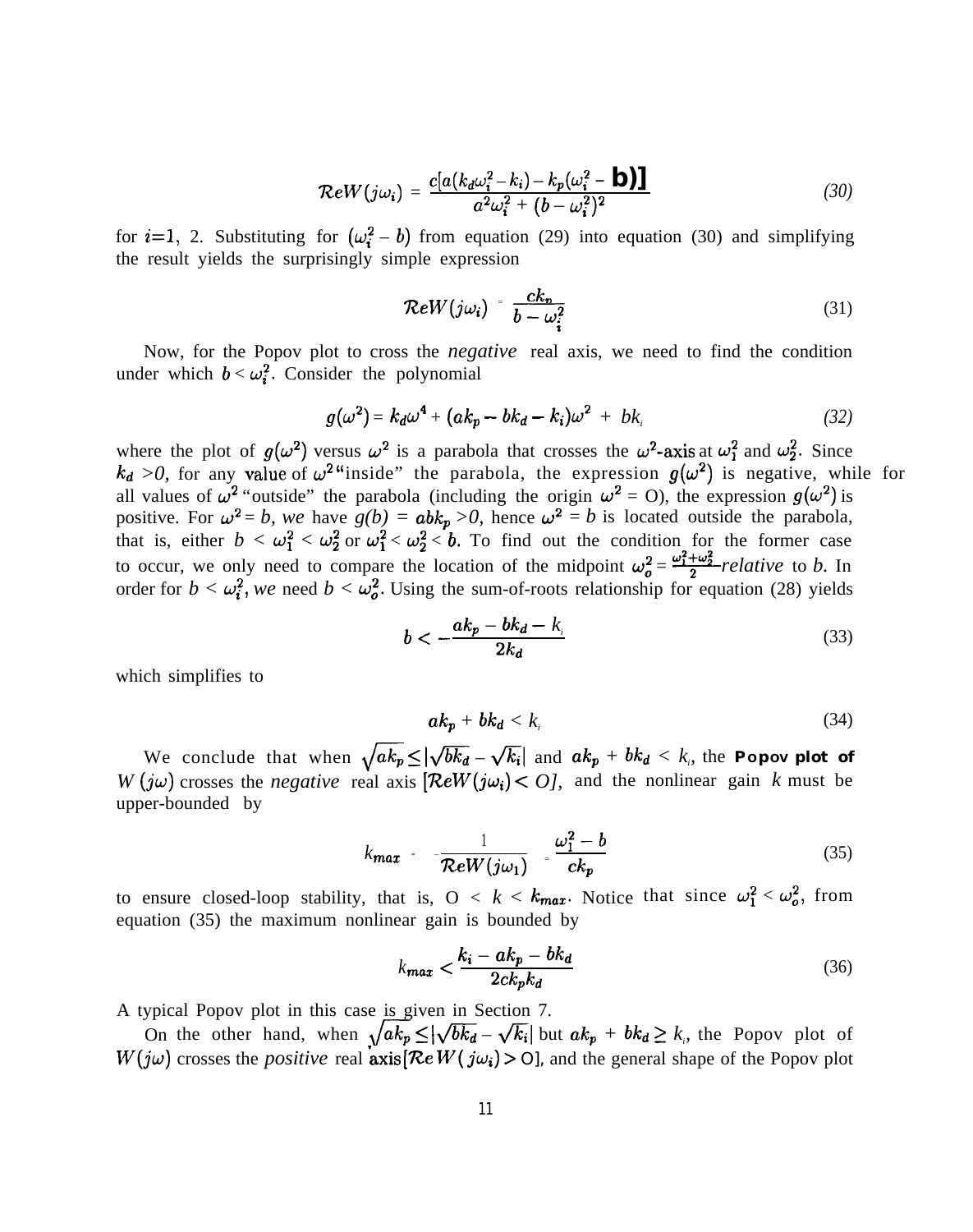can be seen from a typical case given in Section 7. It is seen that it is possible to construct a straight-line with a positive slope passing through the origin such that the Popov plot is entirely to the right of this line. Hence from the Popov Criterion the nonlinear gain  $k$  is unbounded, that is,  $0 < k < \infty$ .

From the condition  $ak_p + bk_d < k_i$ , we observe that the effect of the derivative gain  $k_d$  is to increase the range of the integral gain  $k_i$  for stability. Notice that when  $k_d = O$ , the result of Section 5 for PI controllers, namely  $ak_p < k_e$ , is obtained.

# **7 Illustrative Example**

For the sake of illustration, computer simulations of the Popov plot for a robotic manipulator with nonlinear PI and PID controllers are presented. Given the end-effecter transfer-function

$$
G(s) = \frac{25}{s^2 + 20s + 25} \tag{37}
$$

we investigate the stability of the closed-loop system using nonlinear controllers.

#### **7.1 Nonlinear PI Controller**

Using the fixed-gain PI controller

$$
K(s) = k_p + \frac{2}{s} \tag{38}
$$

in cascade with the nonlinear gain k, the Popov plots of  $W(s) = G(s)K(s)$  for the two values of the proportional gain  $k_p = 2$  and  $k_p = O$  are shown in Figures 7a-7b. For  $k_p = 2$ , it is seen from Figure 7a that the Popov plot of  $W(j\omega)$  does not cross the real axis as expected; hence the allowable range of the nonlinear gain  $k$  is  $(0, cm)$ . In contrast, when  $k_p$  is reduced to zero, Figure 7b reveals that the Popov plot of  $W(j\omega)$  crosses the real axis at -0.1, hence the allowable range of  $k$  is now reduced to  $(0, 10)$ . These results agree with the findings in Section 5.

We conclude that increasing  $k_p$  in the PI controller has a stabilizing effect and increases the range of the allowable nonlinear gain  $k$  to maintain closed-loop stability.

### 7.2 Nonlinear **PID Controller**

In this case, we employ the fixed-gain PID controller

$$
K(s) = 0.25 + \frac{6}{s} + k_d s \tag{39}
$$

in cascade with the nonlinear gain k. The Popov plots of  $W(s) = G(s)K(s)$  for the two values of the derivative gain  $k_d = O$  and  $k_d = 2$  are obtained, as shown in Figures 8a-8b.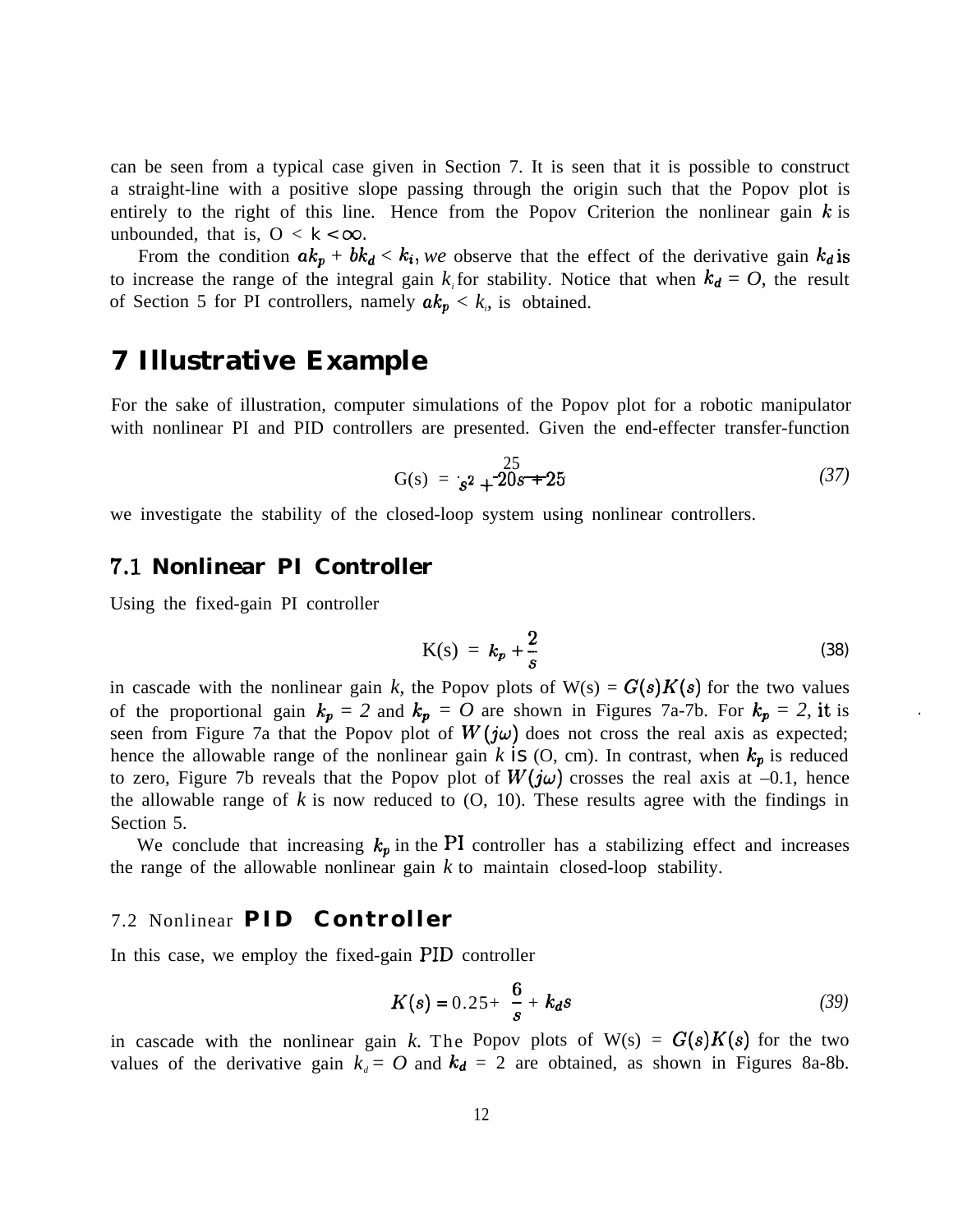From Figure 8a, it is seen that when  $k_d = O$ , the Popov plot crosses the negative real axis at -0.05; hence the allowable range of the nonlinear gain kis (0,20). On the other hand, when  $k_d$  is increased to  $k_d = 2$ , the Popov plot in Figure 8b indicates that the *positive* real axis is now crossed, and the range of the nonlinear gain *k* is now (O, cm). These results are in agreement with those derived in Section 6.

We conclude that increasing  $k_d$  in the PID controller has a stabilizing effect and increases the range of the nonlinear gain *k* for maintaining closed-loop stability.

# **8 Conclusions**

It is widely believed that a "perfect" control system must exhibit a fast response with no overshoot. These two requirements are contradictory when linear controllers are used, and are often impossible to achieve when the system operating conditions undergo gross variations. A fast response requires a large gain which, in turn, gives rise to a large overshoot, manifesting the contradiction of the two requirements. This paper proposes a simple solution to this fundamental problem by enhancing a fixed-gain PID controller with a nonlinear gain *k.* The nonlinear characteristics of the gain enables the achievement of fast initial response when *k* is large, followed by a small overshoot when *k* is small. Thus the nonlinear PID controller does not suffer from the disadvantage of large overshoots which often accompany a fast response. This automatic adjustment of the gain is the main advantage of the nonlinear PID controller over the conventional linear PID controller.

Current research is aimed at the implementation and practical validation of the proposed nonlinear PID control schemes in robotic compliance and force control applications.

# **9 Acknowledgments**

The research described in this paper was carried out at the Jet Propulsion Laboratory, California Institute of Technology, under contract with the National Aeronautics and Space Administration. The author wishes to thank Dr. Robert Bonitz of JPL for the simulation environment used in Section 2 and for his constructive comments on the paper.

# **10 Appendix**

Consider the quadratic equation

$$
AX^2 + BX + C = 0 \tag{40}
$$

where the coefficients *A, B,* and C are constants, and *A* and C are known to be positive. We wish to find the conditions on  $A$ ,  $B$ , and  $C$  under which equation (40) will have two positive real roots. Clearly if the coefficient  $B$  is zero or positive, for any positive number  $X$ , the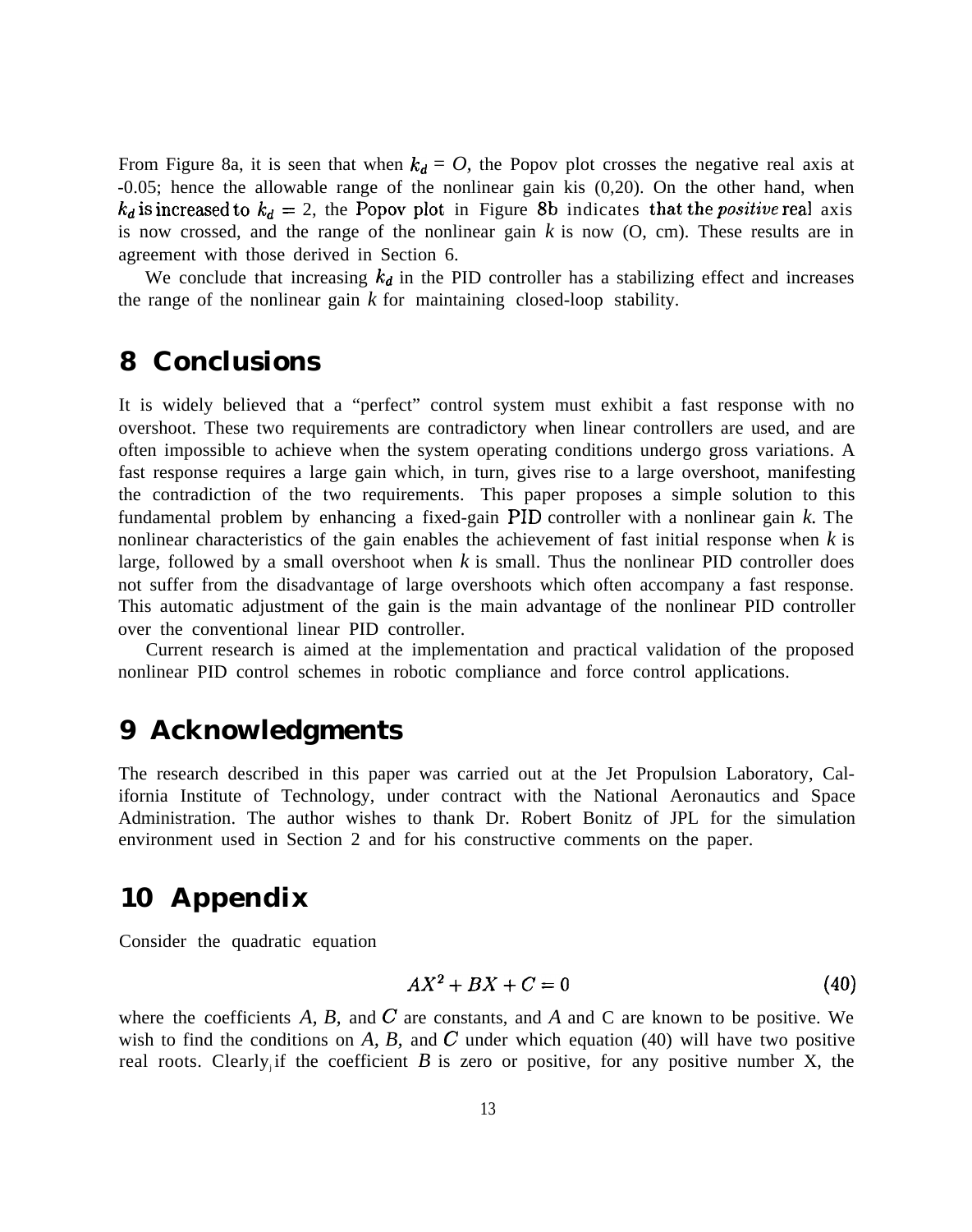expression  $(AX^2 + BX + C)$  is positive. Hence, a *sufficient*, but not a necessary, condition for not having a positive real root is  $B \ge 0$ . Now, since the product-of-roots of equation (40) is positive, this equation can only have either two positive real or two negative real roots. Let  $A = B<sup>2</sup> - 4AC$  be the discriminant. Then the conditions for existence of two positive real roots are:

$$
\Delta \ge 0 \quad ; \quad B < 0 \tag{41}
$$

The first condition yields

$$
(B - 2\sqrt{AC})(B + 2\sqrt{AC}) \ge 0
$$
\n<sup>(42)</sup>

Since  $(B - 2\sqrt{AC})$  is negative in view of equation (41), the required condition becomes

$$
B \le -2\sqrt{AC} \tag{43}
$$

Therefore, when  $B > -2\sqrt{AC}$ , equation (40) will *not* have two positive real roots.

To apply this result to the nonlinear PID controller in Section 6, we substitute: *A =*  $k_d$ ,  $B = ak_p - bk_d - k_i$ ,  $C = bk_r$ . This yields

$$
ak_p - bk_d - k_i \le -2\sqrt{bk_dk_i} \tag{44}
$$

Hence, the required condition for the Popov plot to cross the real axis is found to be

$$
ak_p \le (\sqrt{bk_d} - \sqrt{k_i})^2 \tag{45}
$$

This equation yields the condition for real axis crossing as

$$
\sqrt{ak_p} \le |\sqrt{bk_d} - \sqrt{k_i}| \tag{46}
$$

Therefore, when  $\sqrt{ak_p} > |\sqrt{bk_d} - \sqrt{k_i}|$ , the Popov plot does *not* cross the real axis.

#### **11 References**

- **1.** Y. Xu, J .M. Hollerbach, and D. Ma: "A nonlinear PD controller for force and contact transient control", IEEE Control Systems Magazine, pp. 15-21, 1995.
- *2.* K. Ogata : *Modern Control Engineering,* Prentice-Hall Inc., Englewood Cliffs, N. J., 1970.
- *3.* H. Seraji, B. Bon, and R. Steele: "Experiments in real-time collision avoidance for dexterous 7-DOF arms", Proc. IEEE Intern. Conf. on Robotics and Automation, Albuquerque, 1997.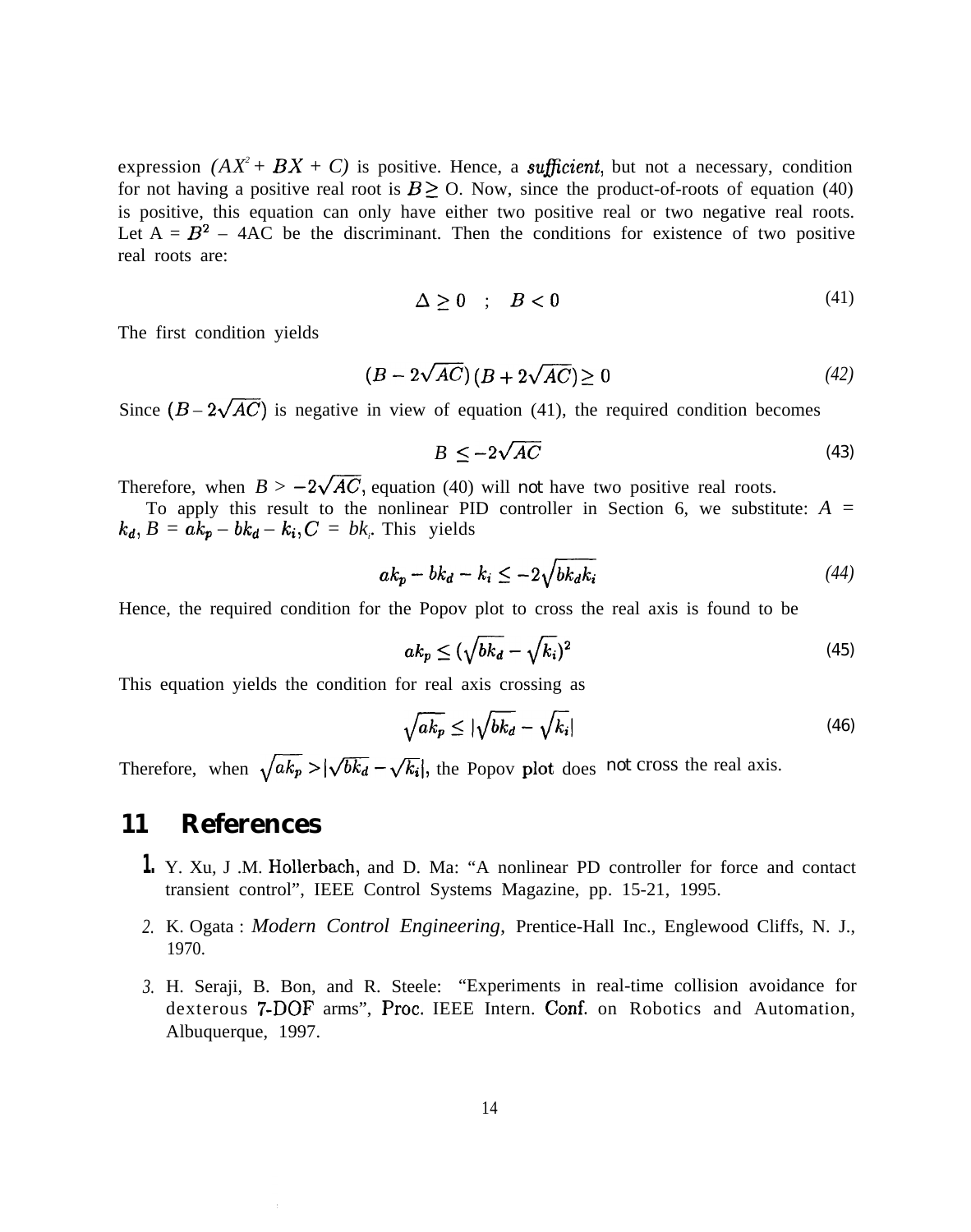*4.* K.S. Narendra and J.H. Taylor: *Frequency Domain Criteria jor Absolute Stability,* Academic Press Publishers, New York, 1973.

 $\ddot{\phantom{0}}$ 

5. M. Vidyasagar: *Nonlinear Systems Analysis,* Prentice-Hall Inc., Englewood Cliffs, N. J., 1978.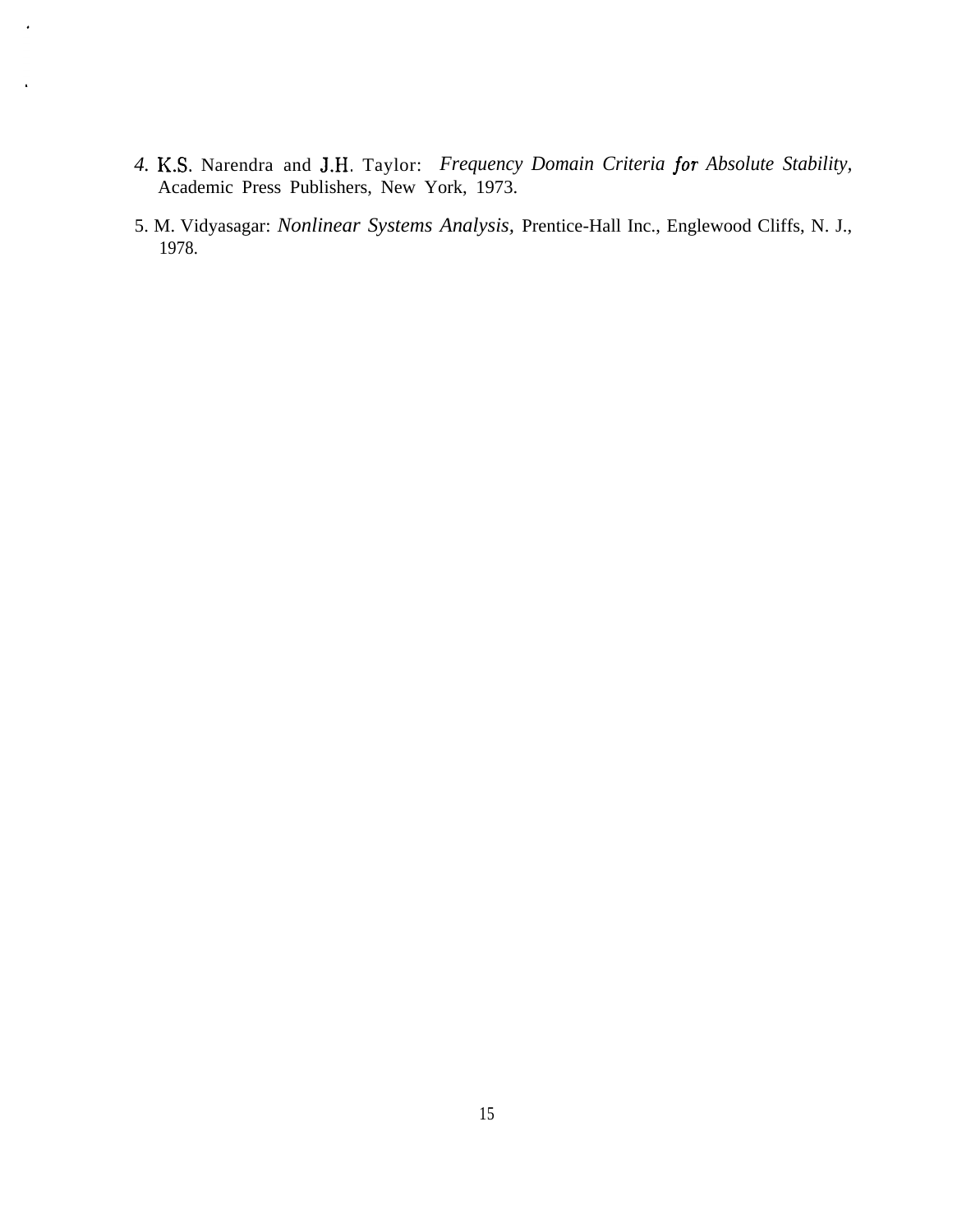

Figure 10: Block diagram of nonlinear PID control system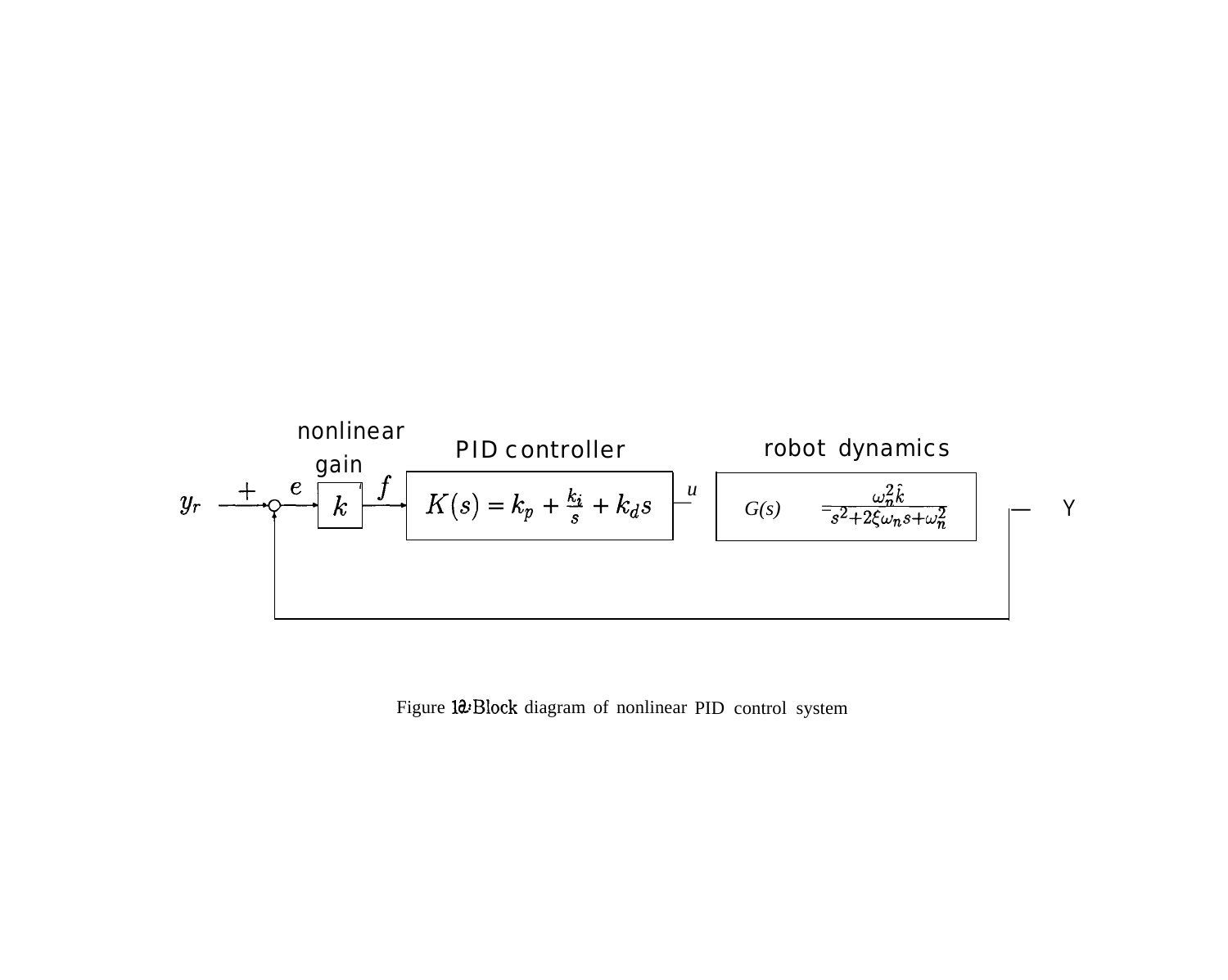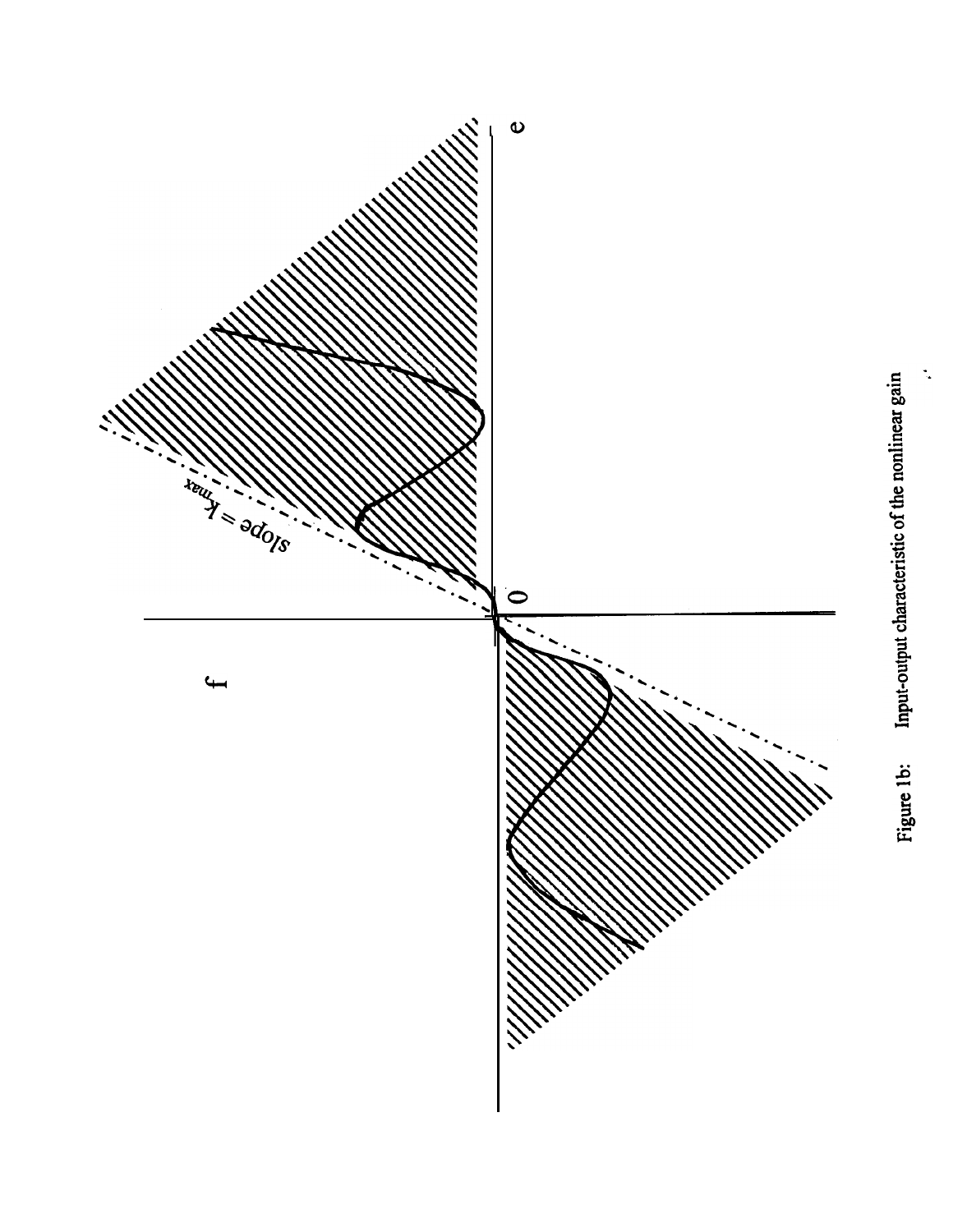

T.

Figure 2a: Variation of the gain k as a sigmoidal function of the error e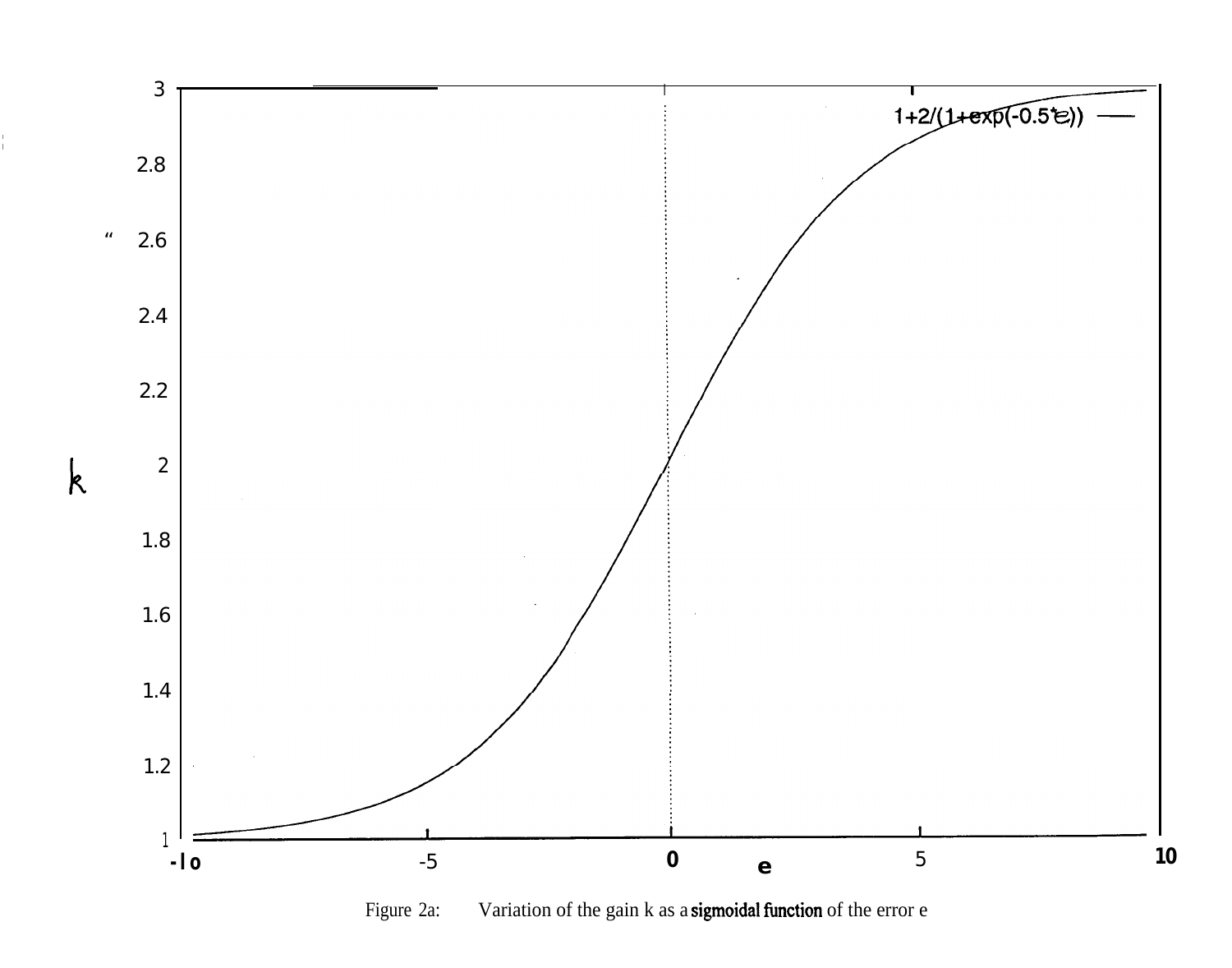

Variation of the gain k as a hyperbolic function of the error e Figure 2b:

 $\bar{\alpha}$ 

 $\mathsf{k}$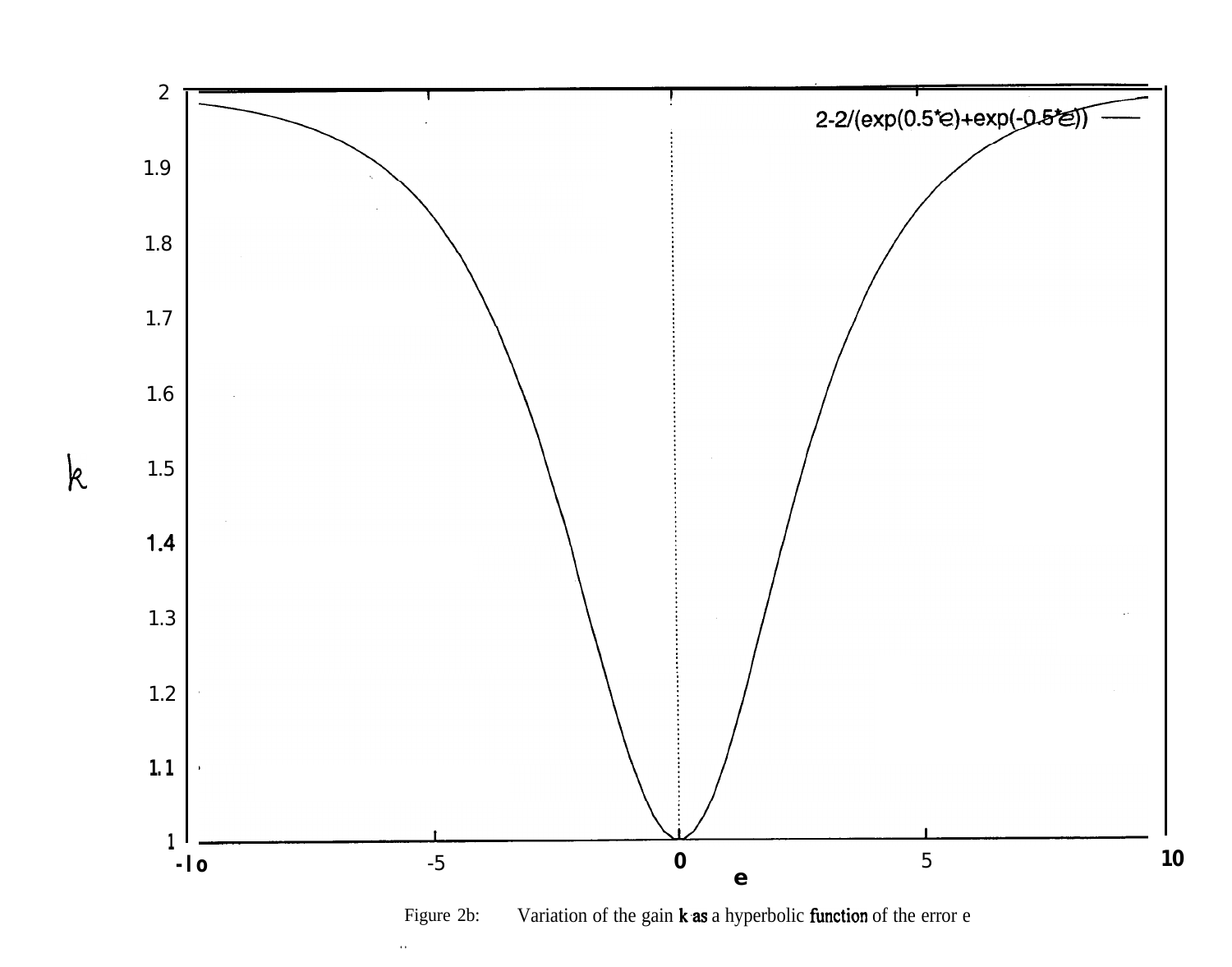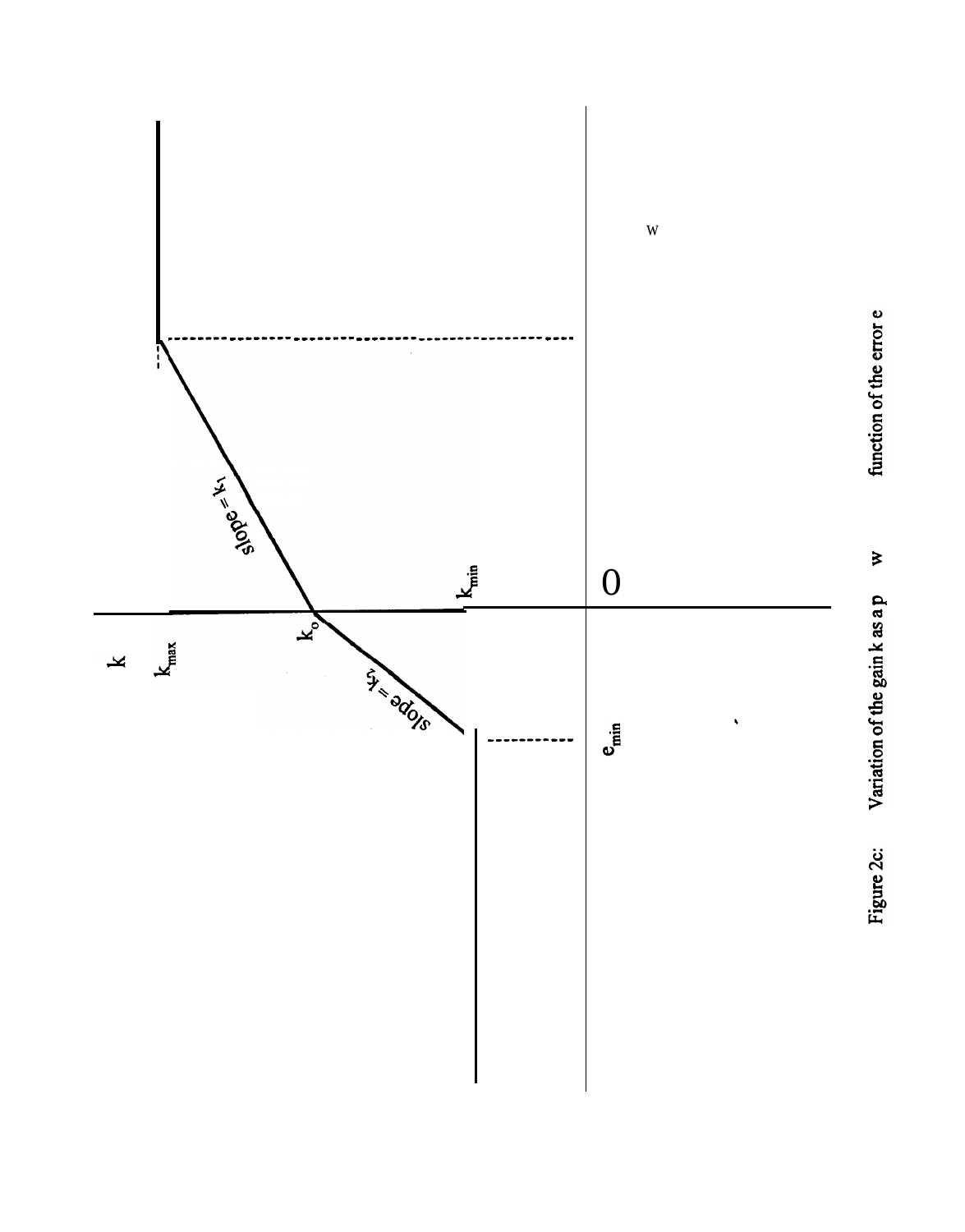

y

Closed-loop step response using the fixed-gain PI controller Figure 3a: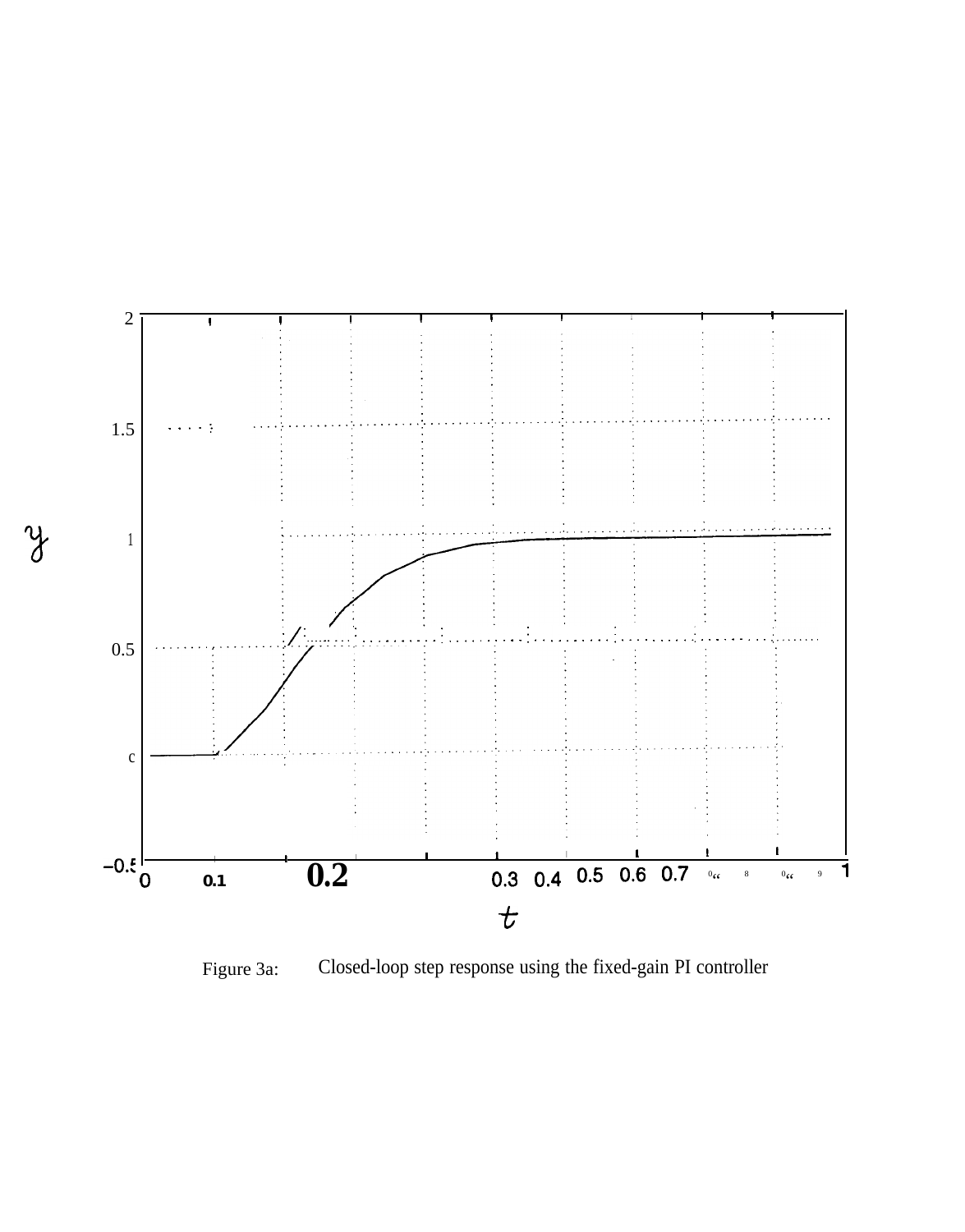

Closed-loop step response using the nonlinear gain PI controller Figure 3b:

 $\mathcal{Y}$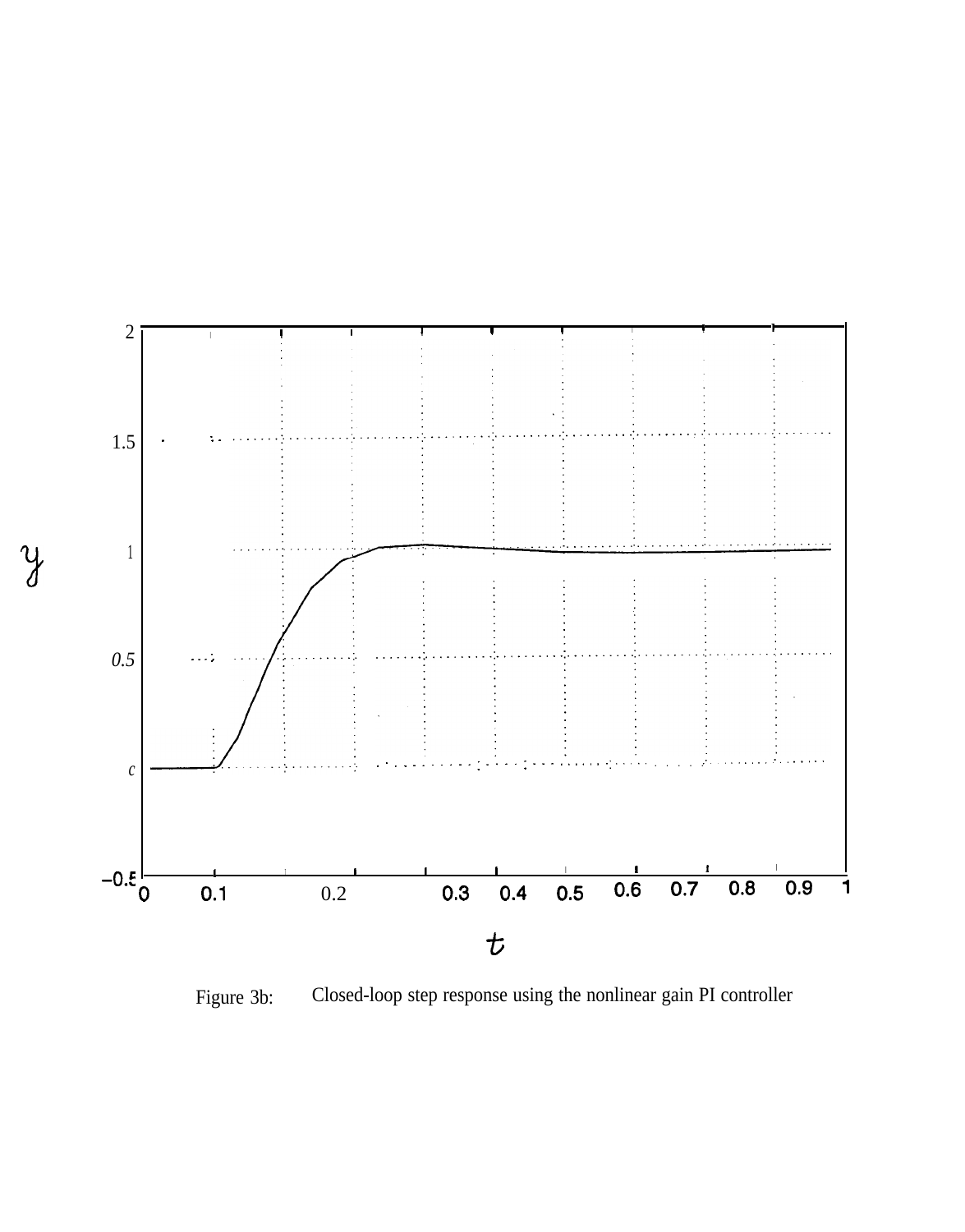

Figure 3c: Variation of the nonlinear gain with time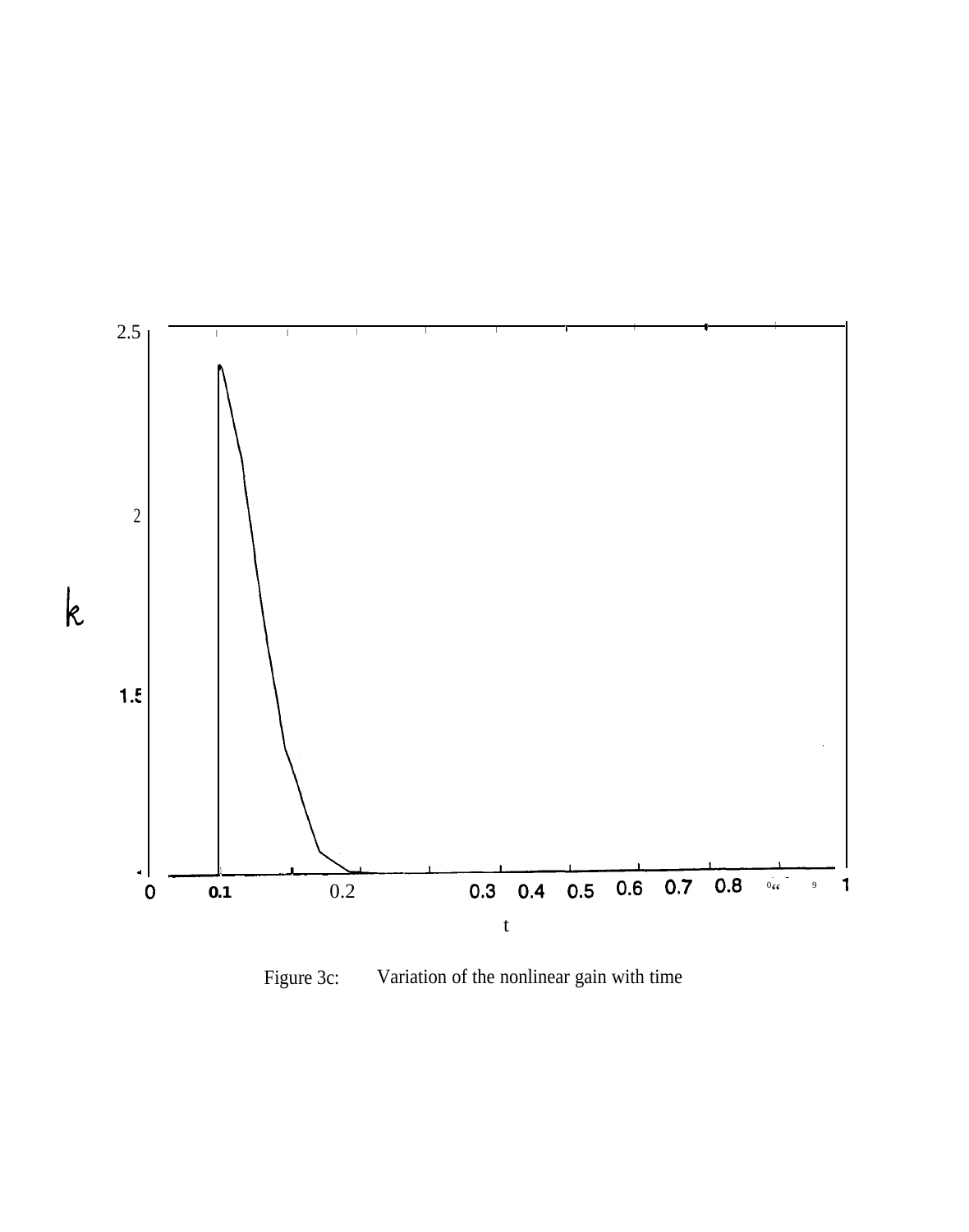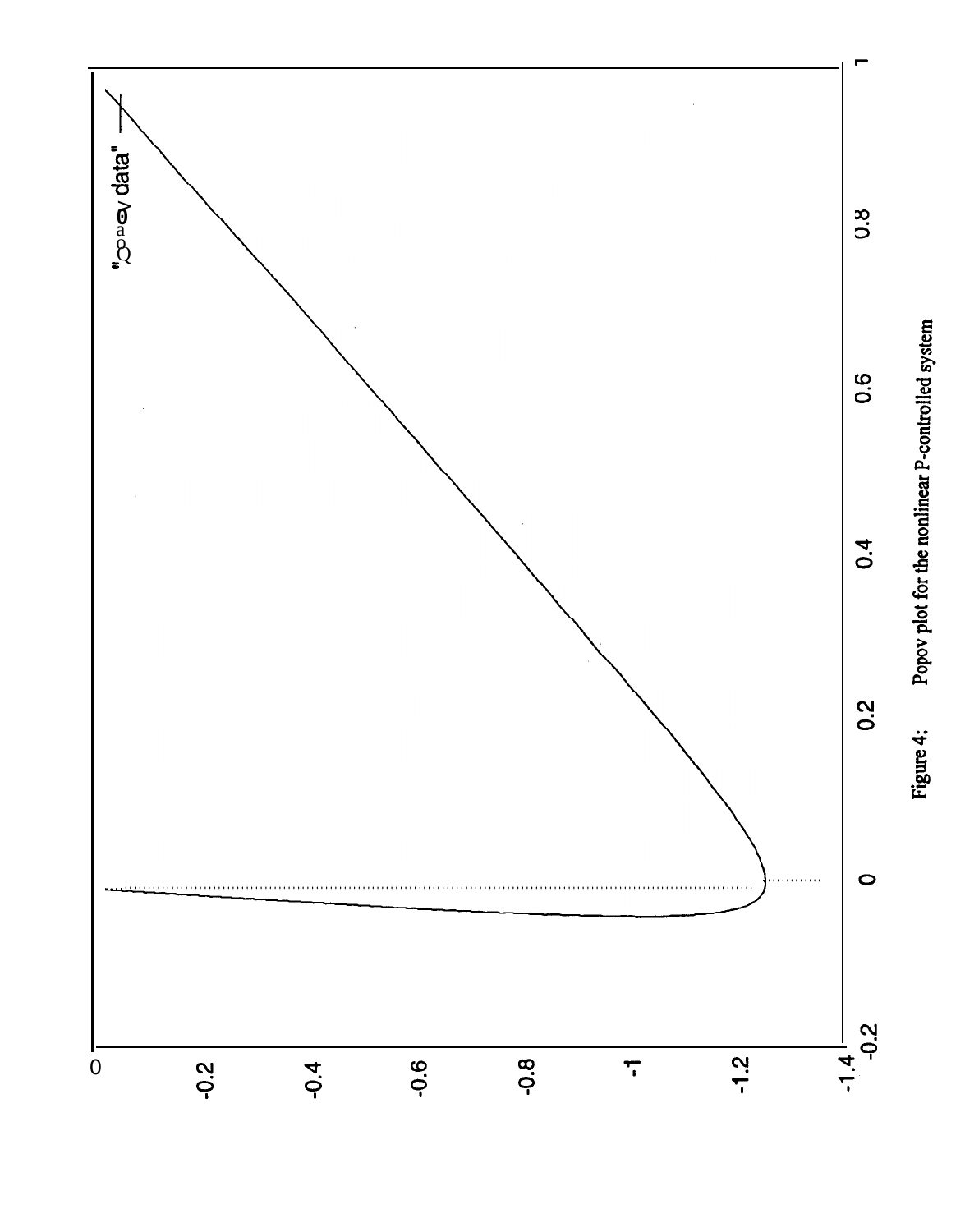

Popov plot for the nonlinear PD-controlled system - Case One Figure 5a: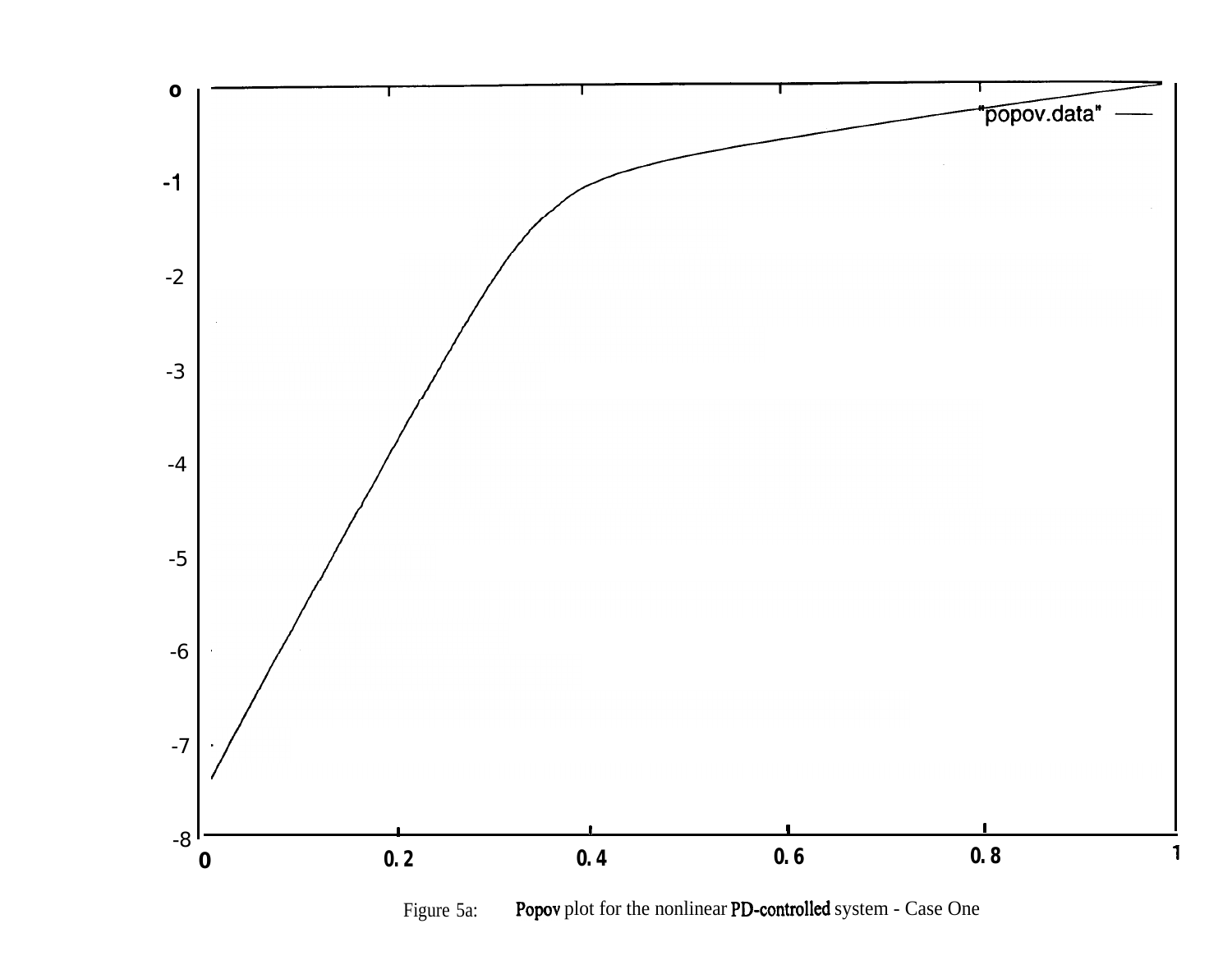

Popov plot for the nonlinear PD-controlled system - Case Two Figure 5b: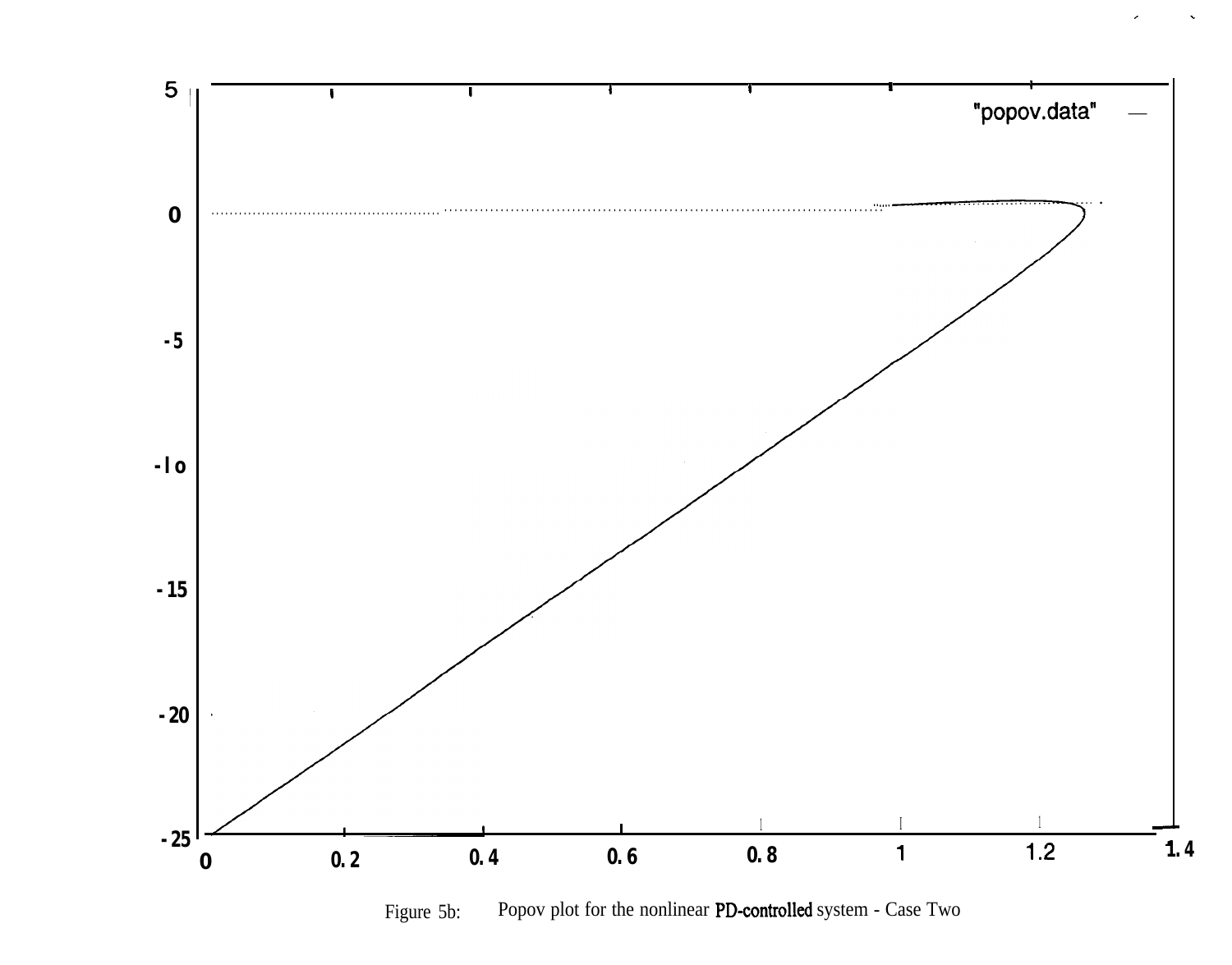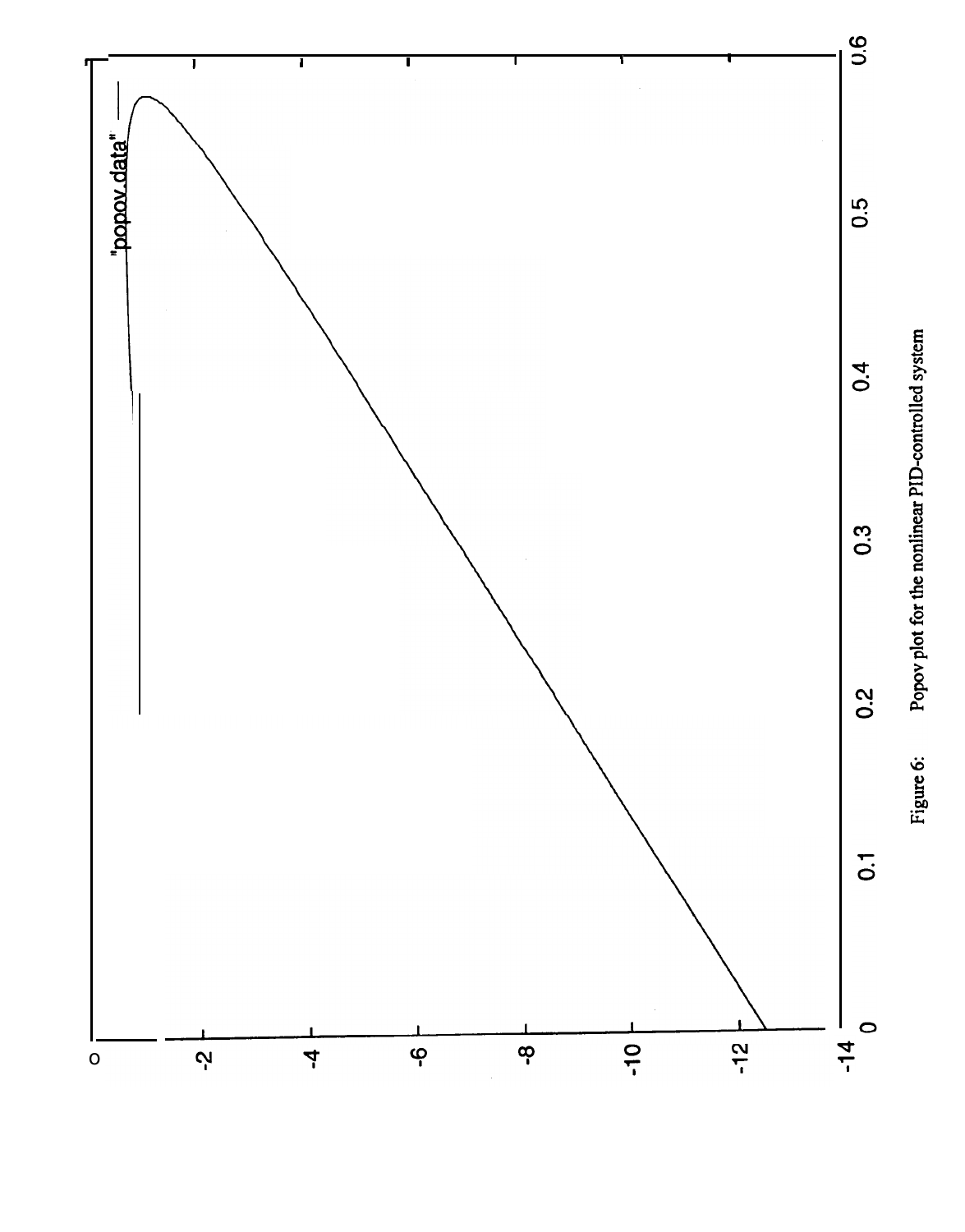

Figure 7a: Popov plot for h nonlinear PI-controlled system with  $k_p = 2$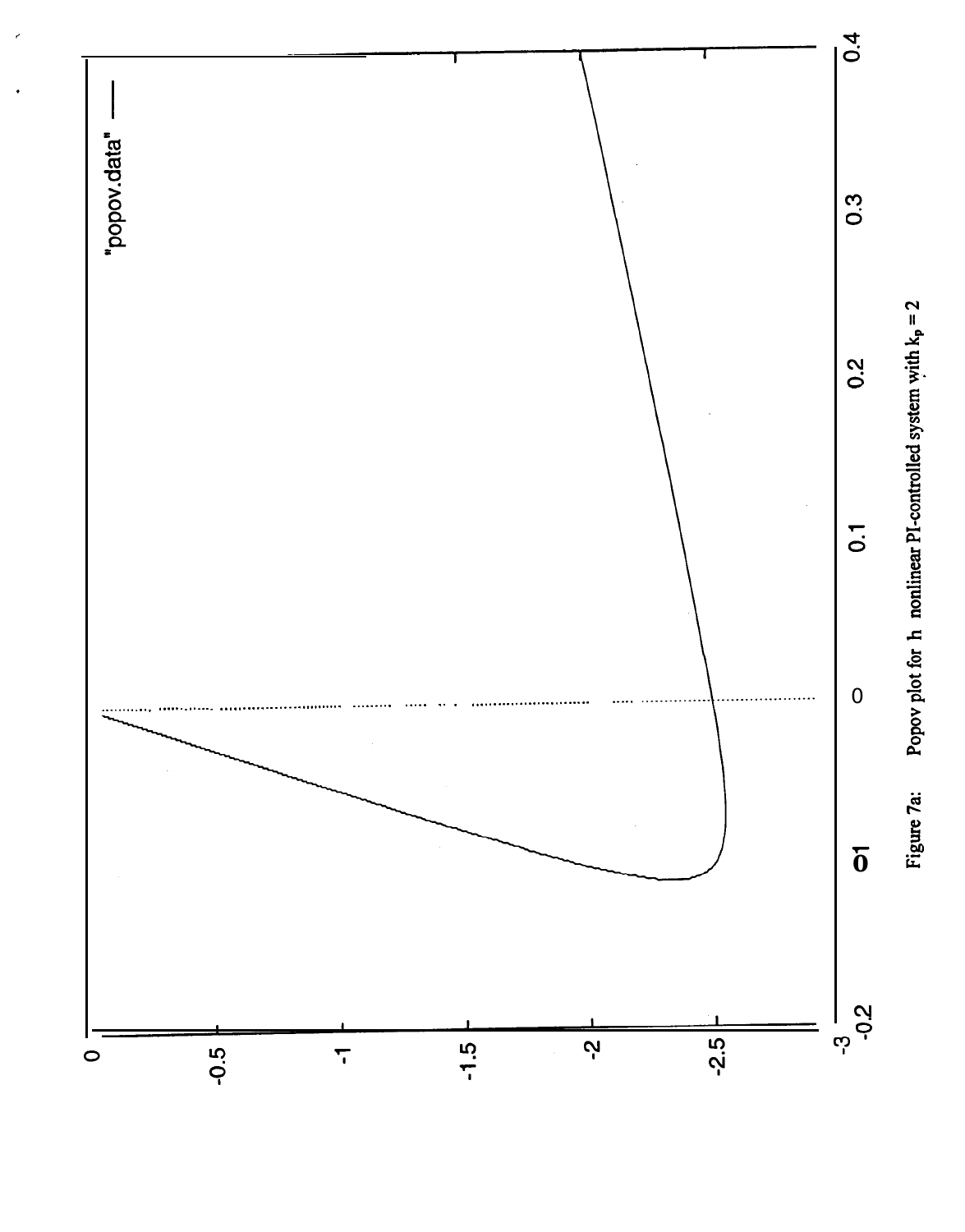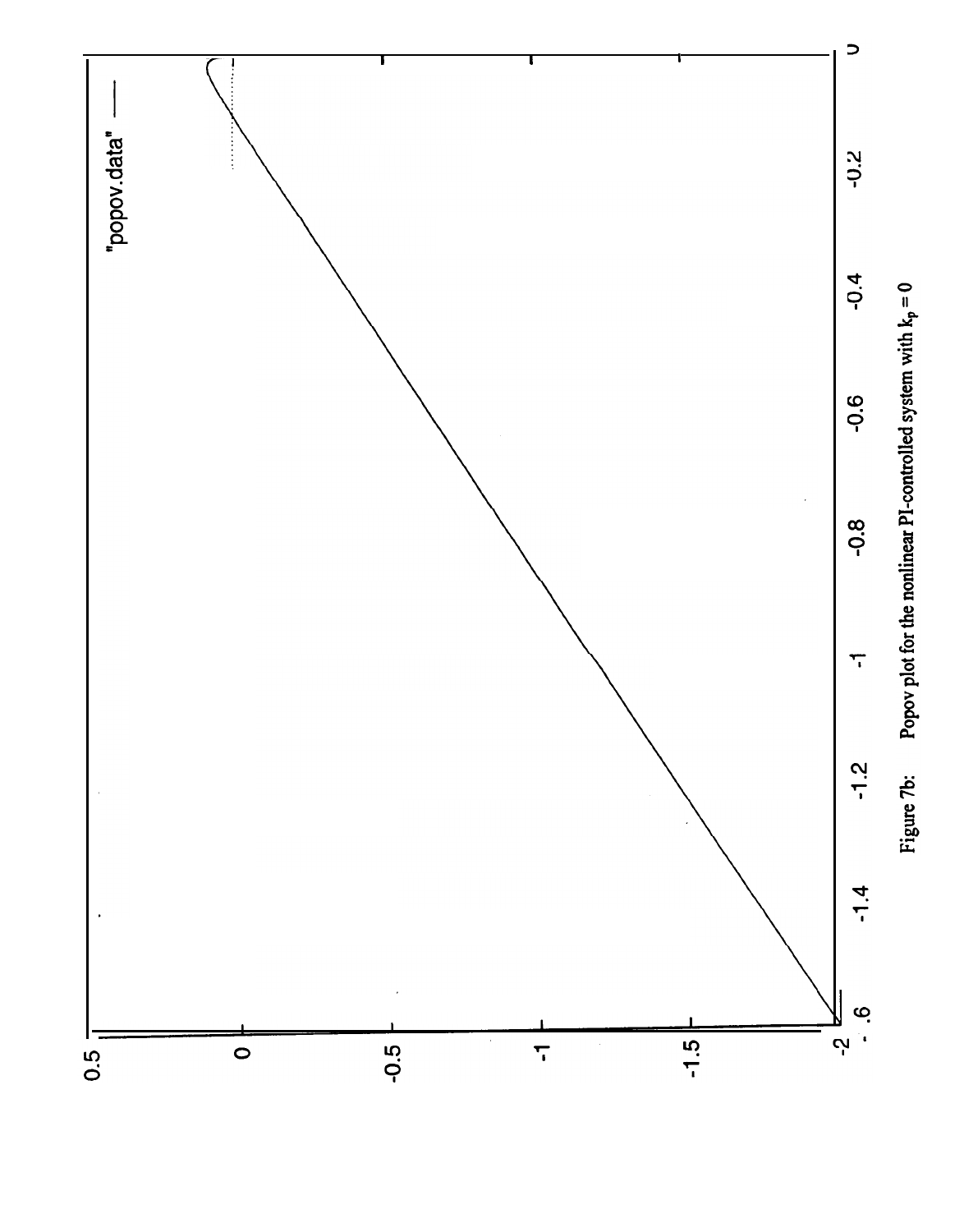

Popov plot for the nonlinear PID-controlled system with  $k_d = O$ Figure 8a: